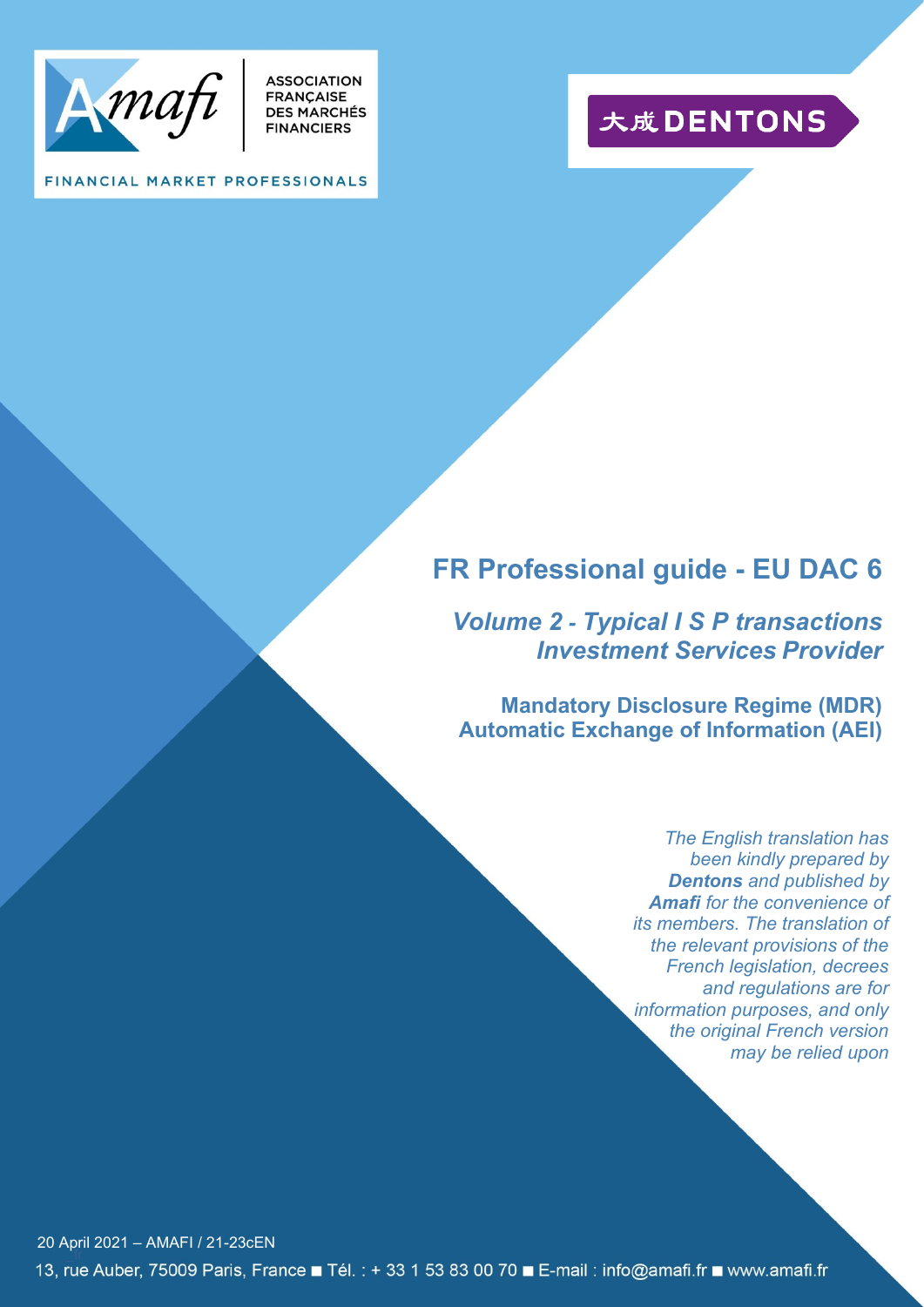

### **FR PROFESSIONAL GUIDE DAC 6 - VOLUME 2**

# **Treatment of typical I S P transactions**

This Guide presents the French rules (*see Volume 1, Annex 1*) resulting from the transposition of the "DAC 6" directive (*see Volume 1, Annex 2*) instituting an obligation to report cross-border tax arrangements that present risks of aggressive tax planning. This directive is itself inspired by the work of the OECD (*see Volume 1, Annex 3*).

Through the elements of appreciation presented here, the Association wishes to guide its members in the implementation of their DAC 6 obligations in the form of a two-volume Professional Guide:

- **•** Volume 1 presents the legislative, regulatory and doctrinal framework of the DAC 6 rules;
- Volume 2 proposes, in an effort to facilitate the implementation of this reporting obligation in financial intermediation, a common interpretative base for typical activities of trading and finance professionals under DAC 6.

In addition to the directive's legal framework, the elements implemented by France in the context of its French transposition are taken into account, notably order No. 2019-1068 of October 21, 2019, decree No. 2020-270 of March 17, 2020, decree No. 2020-1769 of December 30, 2020, the *BOI-CF-CPF-30- 40-*... of November 25, 2020, the subsequent legislative developments and the clarifications provided by the Administration in response to the questions asked by professional organizations or in the context of public interventions.

To accompany the implementation of the new reporting system, the DGFiP put on line, mid-December 2020, a [Portal dedicated to the "Reporting of cross](https://www.impots.gouv.fr/portail/declaration-des-dispositifs-transfrontieres)-border arrangements". It presents the legal framework of the DAC 6 rules, regroups the source texts, provides a "specifications" professional user guide for the constitution and filing of files relating to the reporting system, includes a future FAQ "Frequently Asked Questions" section and provides a specific email address for DAC 6 users: [dac6@dgfip.finances.gouv.fr.](mailto:dac6@dgfip.finances.gouv.fr)

To develop a reading grid of the "DAC 6 regulation", the AMAFI has relied on different dedicated task forces, whose analyses were then taken into account by its Tax Committee to address the issues specific to financial market participants.

To be as exhaustive as possible, the Guide also refers to the works, recommendations, master agreements… issued by other professional bodies of the financial sector, whether domestic or international, such as the ICMA (International Capital Market Association), ISDA (International Swaps and Derivatives Association), ISLA (International Securities Lending Agreement), SIFMA (Securities Industry and Financial Market Association), AFME (Association for Financial Markets in Europe), FBE (European Banking Federation), AFG (French Financial Management Association), AFTI (French Association of Securities Professionals), FBF (French Banking Federation), *Bankenverband* (Association of German banks)…

Developed in a prospect of self-regulation intended to facilitate a harmonized DAC 6 approach in financial intermediation, this Guide is designed to evolve through successive incrementations depending on the interpretations that will be given in light of the evolution of the work setting the legal and regulatory framework (order, decree, decision, BOFiP, rulings...) on the one hand, and doctrinal and implementation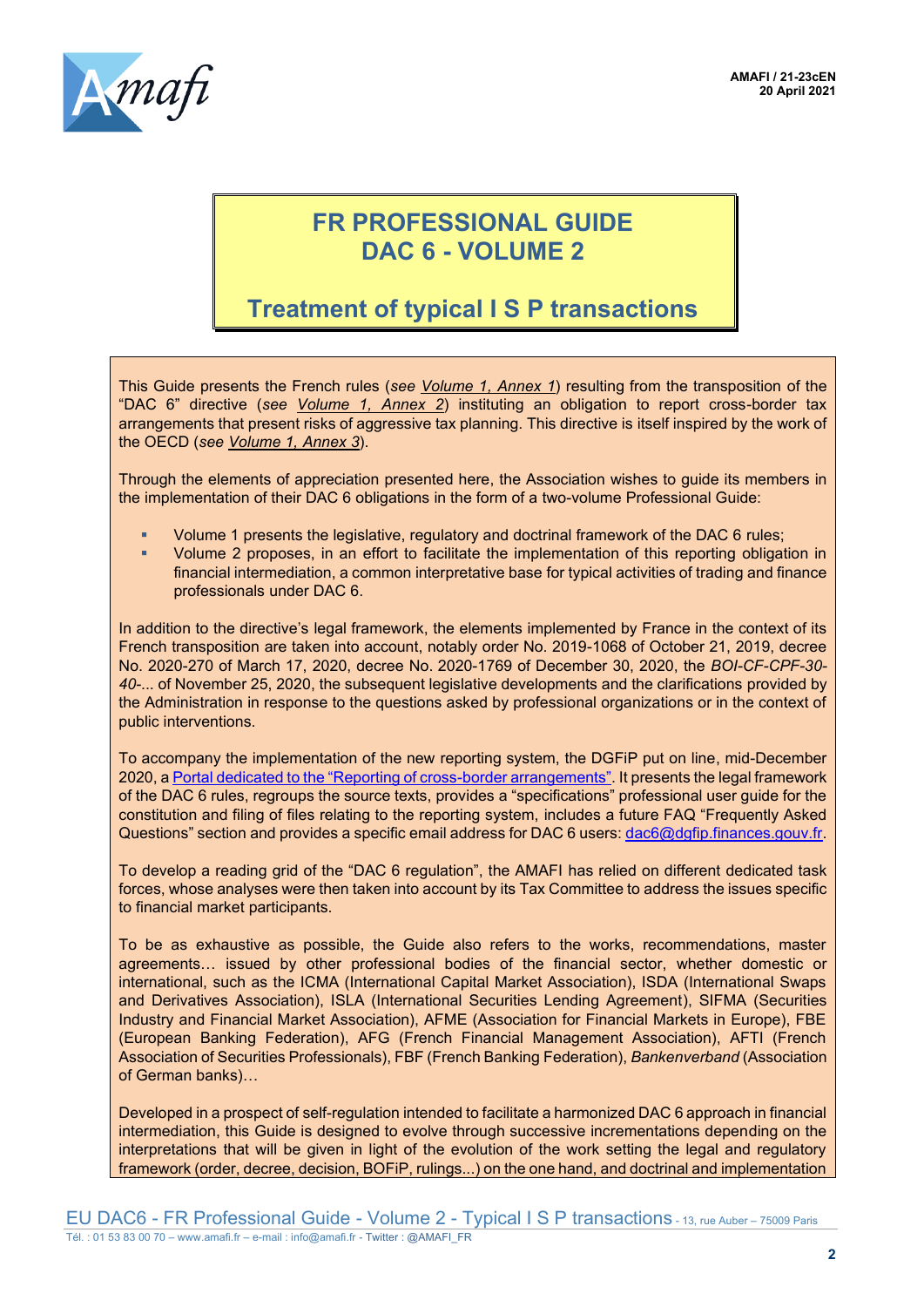

work, on the other hand. It is thus built around an iterative process and may be updated again in light of other elements of appreciation that it may be deemed useful to take into account after its publication. The user is thus invited to refer to the latest version available on the association's website.

**Despite the care taken in their drafting, the elements of appreciation presented in this Guide do not constitute an interpretation of the DAC 6 regulation within the meaning of French law. This interpretation remains subject to the control of the judge, only authority competent to interpret the law. Therefore, it is up those wishing to use them to form, under their responsibility and with the assistance, as may be relevant, of their counsel, their own opinion regarding the relevance of the analyses developed here.**

Principally, the Association proposes **in this Volume 2** a common interpretative base for the **DAC 6 treatment** of some large categories of **investment services** made by financial market operators (**routine financial intermediation, temporary transfers of ownership, derivatives, structured notes**). The analysis thus proposed is intended to facilitate a harmonized approach of reporting practices in financial intermediation.

When it participates in an arrangement as a simple service provider or as a designer, even as a relevant taxpayer, the Investment Service Provider (ISP) implements one or more legal structures.

The question here, in light of its DAC 6 reporting obligations, is less that of the legal structures used than that of the characteristics (economic, financial,...) of the arrangement itself examined as a whole, to characterize it as reportable or non-reportable.

Consequently, a category of product or transaction cannot, from the outset, be considered, by its nature, as included in the scope of the arrangement. However, the objective analysis of the different characteristics of the typical transactions made by the ISP in light of the DAC 6 hallmarks is part of the process leading the operator to identify whether it is participating in an arrangement that needs to be reported or not. The elements of appreciation presented below may contribute to this analysis.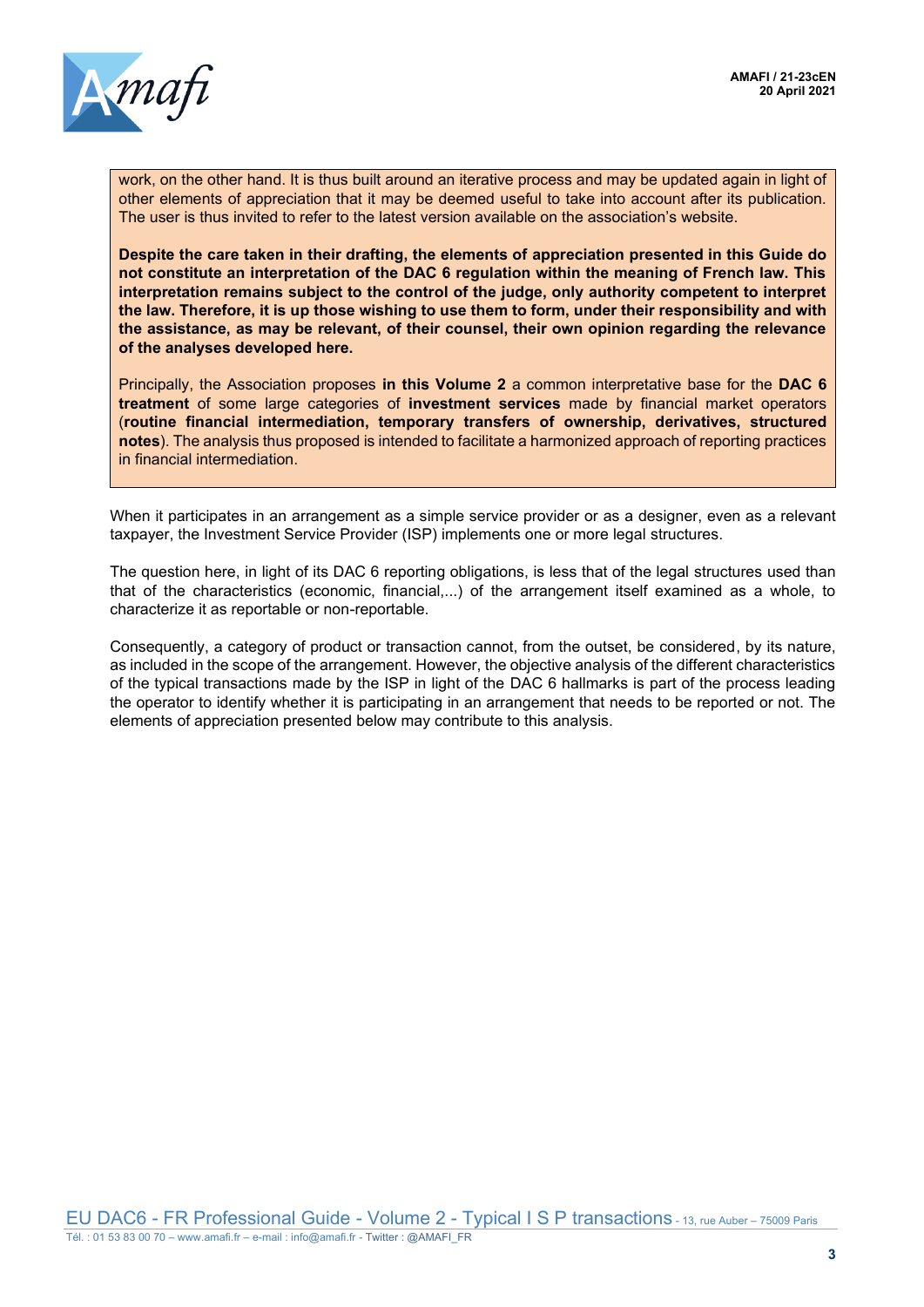

# **TABLE OF CONTENTS**

|                                                                                                                                                           |                | 1. Receipt and transmission of orders on behalf of third parties6 |  |
|-----------------------------------------------------------------------------------------------------------------------------------------------------------|----------------|-------------------------------------------------------------------|--|
|                                                                                                                                                           | 2.             |                                                                   |  |
|                                                                                                                                                           | 3 <sub>1</sub> |                                                                   |  |
|                                                                                                                                                           |                |                                                                   |  |
|                                                                                                                                                           |                |                                                                   |  |
|                                                                                                                                                           |                |                                                                   |  |
|                                                                                                                                                           |                |                                                                   |  |
|                                                                                                                                                           |                |                                                                   |  |
|                                                                                                                                                           |                |                                                                   |  |
|                                                                                                                                                           |                |                                                                   |  |
|                                                                                                                                                           |                |                                                                   |  |
|                                                                                                                                                           |                |                                                                   |  |
|                                                                                                                                                           |                |                                                                   |  |
|                                                                                                                                                           |                |                                                                   |  |
|                                                                                                                                                           |                |                                                                   |  |
|                                                                                                                                                           |                |                                                                   |  |
|                                                                                                                                                           |                |                                                                   |  |
|                                                                                                                                                           |                |                                                                   |  |
|                                                                                                                                                           |                |                                                                   |  |
|                                                                                                                                                           |                |                                                                   |  |
|                                                                                                                                                           |                |                                                                   |  |
| 4.<br>5.<br>II. Other categories of typical transactions made by ISP  9<br>1. Temporary transfers of securities (stock lending, repurchase, collateral) 9 |                |                                                                   |  |
|                                                                                                                                                           |                |                                                                   |  |
|                                                                                                                                                           |                |                                                                   |  |
|                                                                                                                                                           |                |                                                                   |  |
|                                                                                                                                                           |                |                                                                   |  |
|                                                                                                                                                           |                |                                                                   |  |
|                                                                                                                                                           |                |                                                                   |  |
|                                                                                                                                                           |                |                                                                   |  |
|                                                                                                                                                           |                |                                                                   |  |
|                                                                                                                                                           |                |                                                                   |  |
|                                                                                                                                                           |                |                                                                   |  |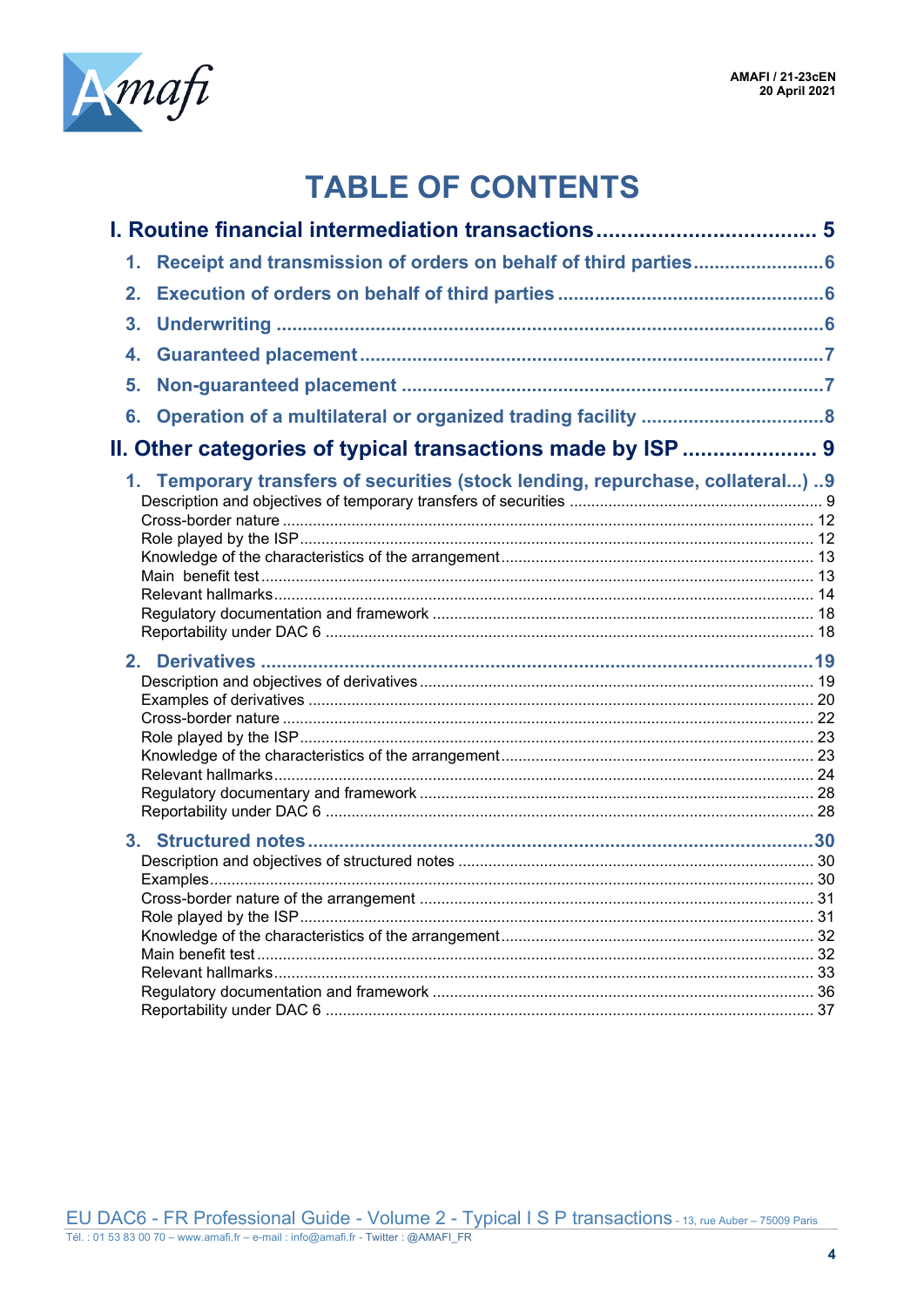

## <span id="page-4-0"></span>**I. ROUTINE FINANCIAL INTERMEDIATION TRANSACTIONS**

**1.** By analogy to the doctrine issued by the tax administration regarding payment providers and credit institutions making routine banking transactions (*[BOI-CF-CPF-30-40-10-20-20201125,](https://bofip.impots.gouv.fr/bofip/12275-PGP.html/identifiant=BOI-CF-CPF-30-40-10-20-20201125) §90*), should not be considered as service provider intermediary within the meaning of DAC 6 [\(French General Tax](https://www.legifrance.gouv.fr/codes/article_lc/LEGIARTI000039249806/2020-07-01)  [Code, Art. 1649 AE\)](https://www.legifrance.gouv.fr/codes/article_lc/LEGIARTI000039249806/2020-07-01) **the investment service providers authorized to operate in the regulated financial sector that make routine financial intermediary arrangements**<sup>1</sup> , i.e.:

- Receipt and transmission of orders on behalf of third parties,
- **Execution of orders on behalf of third parties,**
- Underwriting,
- **■** Guaranteed placement,
- Non-quaranteed placement,
- Operation of a multilateral or organized trading facility.

On the other hand, a financial institution must be considered as a service provider intermediary in the event **it is aware that its intervention**, whatever its nature, **constitutes aid, assistance or advice** relating to the design, marketing or organization **of a reportable cross-border arrangement** (*[BOI-CF-CPF-30-40-](https://bofip.impots.gouv.fr/bofip/12275-PGP.html/identifiant=BOI-CF-CPF-30-40-10-20-20201125) [10-20-20201125,](https://bofip.impots.gouv.fr/bofip/12275-PGP.html/identifiant=BOI-CF-CPF-30-40-10-20-20201125) § 90*).

**2.** The description, the objectives and the regulatory framework governing these arrangements are discussed below.

<sup>1</sup>These are investment service providers as defined in Article L. 531-1 of the French Monetary and Financial Code making routine financial intermediation transactions in the context of the investment services listed in Article L. 321-1 of the same Code.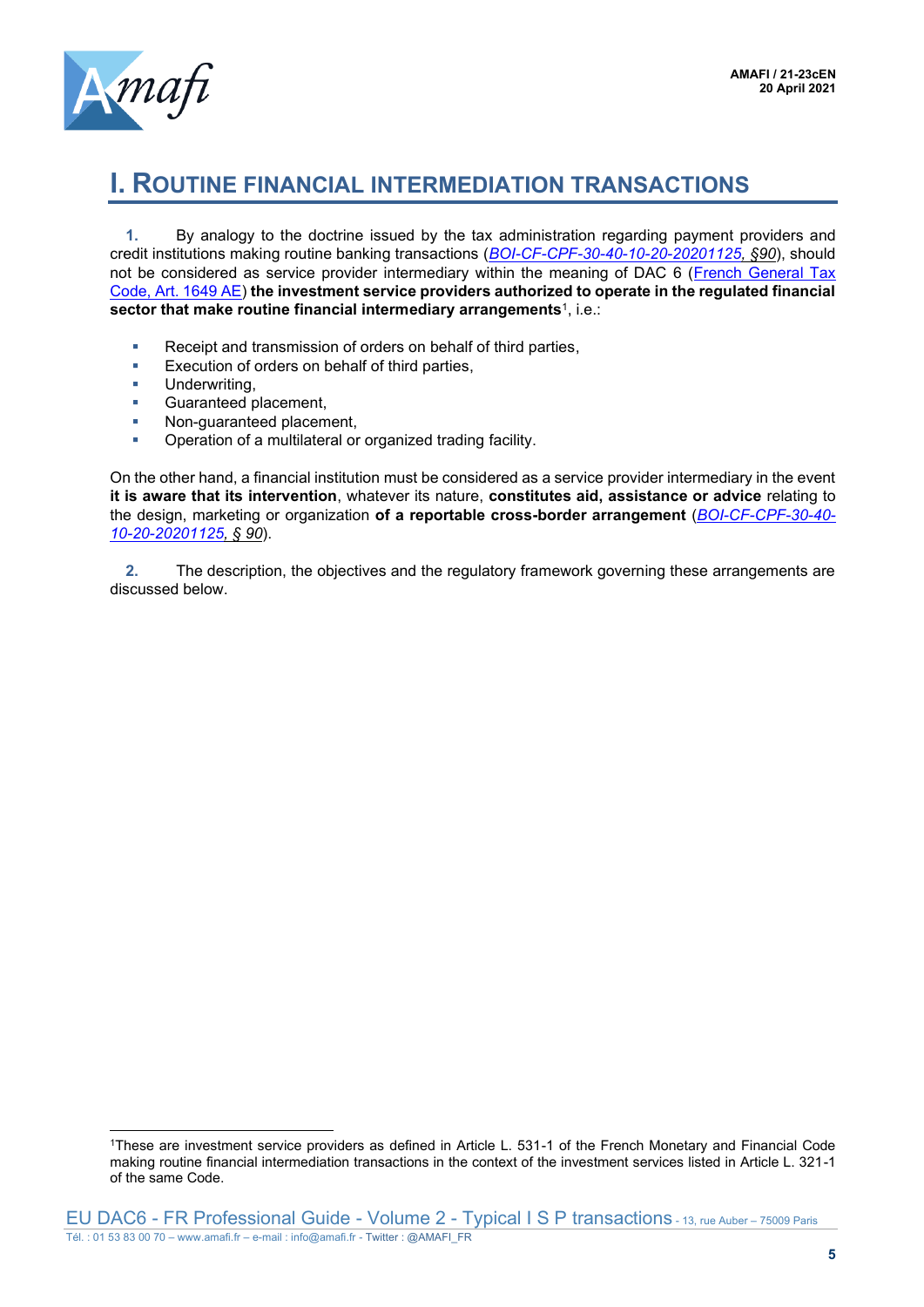

<span id="page-5-2"></span><span id="page-5-1"></span><span id="page-5-0"></span>

| <b>Relevant transaction</b>                                            | <b>Description and objectives</b>                                                                                                                                                                                                                                                                                                                                                                                                                                                                                                                                                                                    | <b>Regulatory framework</b>                                                                                                                                                                                                                                                                                                                                                                 |
|------------------------------------------------------------------------|----------------------------------------------------------------------------------------------------------------------------------------------------------------------------------------------------------------------------------------------------------------------------------------------------------------------------------------------------------------------------------------------------------------------------------------------------------------------------------------------------------------------------------------------------------------------------------------------------------------------|---------------------------------------------------------------------------------------------------------------------------------------------------------------------------------------------------------------------------------------------------------------------------------------------------------------------------------------------------------------------------------------------|
| 1. Receipt and transmission of<br>orders on behalf of third<br>parties | The receipt and transmission of orders on behalf of third parties<br>is defined in Article D. 321-1 of the French Monetary and<br>Financial Code as the fact of receiving and transmitting to<br>an investment service provider or to an entity established in a<br>State not member of the European Union and not part of the<br>agreement on the European Economic Area and having an<br>equivalent status, on behalf of a third party, orders<br>concerning financial instruments.<br>The main objective of this transaction is facilitating the<br>meeting of supply and demand on the financial<br>instruments. | The provision of this service is governed by the<br>MiFID II directive, whose provisions are<br>transposed in the AMF's general regulations<br>$(Articles$ 314-62 to 314-63) and the French<br>Monetary and Financial Code.<br>The providers of this service are subject to an<br>approval given by the French Prudential<br>Supervisory and Resolution Authority (ACPR).                   |
| 2. Execution of orders on behalf<br>of third parties                   | The execution of orders on behalf of third parties is defined in<br>Article D. 321-1 of the French Monetary and Financial Code as<br>the fact of concluding purchase or sale agreements relating<br>to one or more financial instruments on behalf of a third<br>party.<br>It includes the financial instruments subscription agreements<br>contracted by an investment firm or credit institution at the time<br>of their issuance.                                                                                                                                                                                 | The provision of this service is governed by the<br>MiFID II directive, whose provisions are<br>transposed in the French Financial Markets<br>Authority's general regulations (Article 314-64)<br>and the French Monetary and Financial Code.<br>The providers of this service are subject to an<br>approval given by the French Prudential<br>Supervisory and Resolution Authority (ACPR). |
| 3. Underwriting                                                        | The underwriting service is defined in Article D. 321-1 of the<br>French Monetary and Financial Code as the fact of<br>subscribing or acquiring financial instruments directly<br>from the issuer or seller in order to sell them.<br>Its objective is to guarantee to a firm issuing financial<br>instruments the placement of the securities issued.                                                                                                                                                                                                                                                               | The provision of this service is governed by the<br>MiFID II directive, whose provisions are<br>transposed in the French Monetary and Financial<br>Code (Article D. 321-1).                                                                                                                                                                                                                 |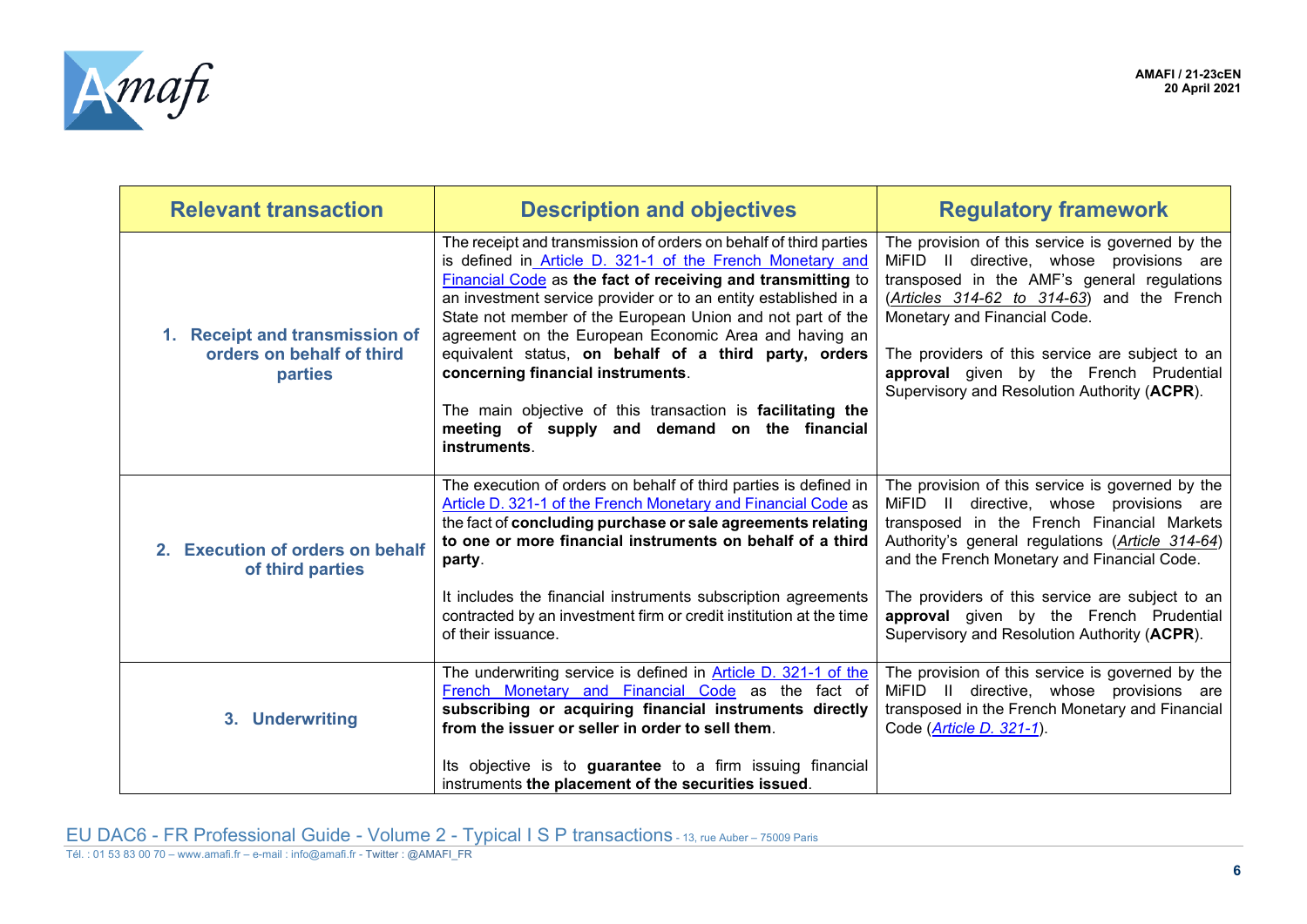

<span id="page-6-1"></span><span id="page-6-0"></span>

| <b>Relevant transaction</b>           | <b>Description and objectives</b>                                                                                                                                                                                                                                                                                                                                                                                                                                                                                                                                                                                                                                                                                        | <b>Regulatory framework</b>                                                                                                                                                                                                                                                                                                        |
|---------------------------------------|--------------------------------------------------------------------------------------------------------------------------------------------------------------------------------------------------------------------------------------------------------------------------------------------------------------------------------------------------------------------------------------------------------------------------------------------------------------------------------------------------------------------------------------------------------------------------------------------------------------------------------------------------------------------------------------------------------------------------|------------------------------------------------------------------------------------------------------------------------------------------------------------------------------------------------------------------------------------------------------------------------------------------------------------------------------------|
|                                       |                                                                                                                                                                                                                                                                                                                                                                                                                                                                                                                                                                                                                                                                                                                          | The providers of this service are subject to an<br>approval given by the French Prudential<br>Supervisory and Resolution Authority (ACPR).                                                                                                                                                                                         |
| 4. Guaranteed placement               | The guaranteed placement service is defined in Article D. 321-<br>1 of the French Monetary and Financial Code is the transaction<br>of seeking subscribers or acquirers on behalf of an issuer<br>or seller of financial instruments and guaranteeing to the<br>latter a minimum amount of subscriptions or purchases by<br>undertaking to subscribe or acquire the non<br>subscribed/purchased financial instruments.<br>The purpose of this transaction is to guarantee to the issuer of<br>financial instruments a minimum amount of subscriptions or<br>purchases.                                                                                                                                                   | The provision of this service is governed by the<br>MiFID II directive, whose provisions are<br>transposed in the French Monetary and Financial<br>Code (Article D. 321-1).<br>The providers of this service are subject to an<br>approval given by the French Prudential<br>Supervisory and Resolution Authority (ACPR).          |
| <b>Non-guaranteed placement</b><br>5. | The non-guaranteed placement service is defined in Article D.<br>321-1 of the French Monetary and Financial Code as the<br>transaction of seeking subscribers or acquirers on behalf of<br>an issuer or seller of financial instruments without<br>guaranteeing to the latter a subscription or purchase<br>amount.<br>This transaction has initial purposes in common with<br>underwriting and guaranteed placement services, i.e. the<br>search for subscribers or acquirers of financial instruments<br>issued by the entity contracting this service. However,<br>contrary to the guaranteed placement service, the service<br>provider is not required to guarantee to the issuer a<br>minimum subscription amount. | The provision of this service is governed by the<br>MiFID II directive, whose provisions are<br>transposed in the French Monetary and Financial<br>Code ( <i>Article D. 321-1</i> ).<br>The providers of this service are subject to an<br>approval given by the French Prudential<br>Supervisory and Resolution Authority (ACPR). |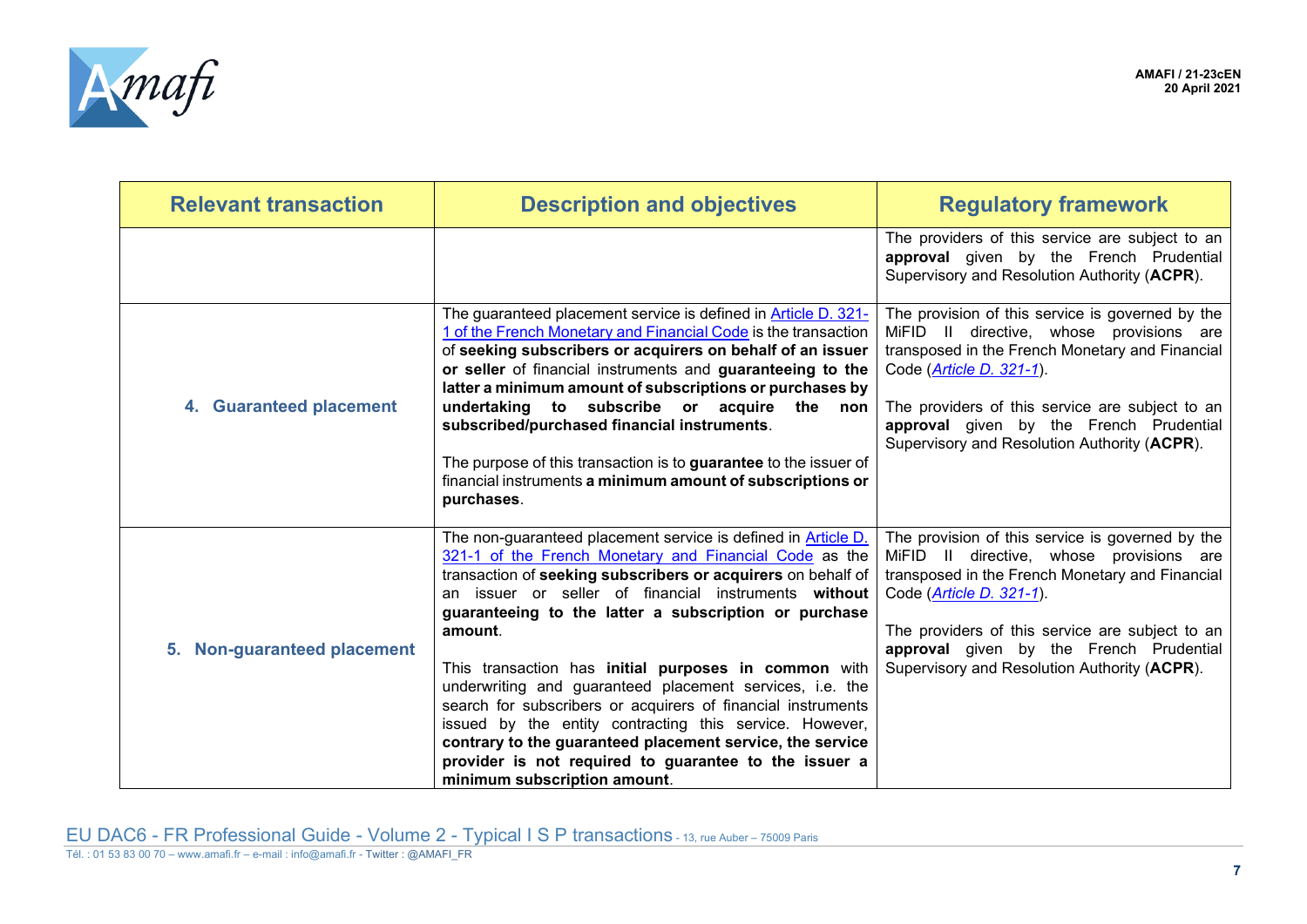

<span id="page-7-0"></span>

| <b>Relevant transaction</b>                                     | <b>Description and objectives</b>                                                                                        | <b>Regulatory framework</b>                          |
|-----------------------------------------------------------------|--------------------------------------------------------------------------------------------------------------------------|------------------------------------------------------|
|                                                                 |                                                                                                                          |                                                      |
|                                                                 | The operation of a multilateral facility consists in ensuring the                                                        | The transactions managed by multilateral trading     |
|                                                                 | meeting of multiple buying and selling interests expressed                                                               | facilities (MTF) and organized trading facilities    |
|                                                                 | by third parties on financial instruments, so as to conclude                                                             | (OTF) are governed respectively by the               |
|                                                                 | transactions on these instruments.                                                                                       | provisions of Articles D. 424-1 to D. 424-4-2 of the |
|                                                                 |                                                                                                                          | French Monetary and Financial Code, as well as       |
|                                                                 | The operation of a multilateral trading facility can regroup in                                                          | by the provisions of Articles R. 425-1 to D. 425-3   |
| 6. Operation of a multilateral or<br>organized trading facility | particular some of the transactions mentioned above, and<br>guarantees the offer of a service similar to the one that is | of the same Code.                                    |
|                                                                 | proposed by a regulated market, but in a more flexible                                                                   | They are also governed by the provisions of Book     |
|                                                                 | operating framework, notably allowing the MTF to list securities                                                         | V, Title II of the AMF's general regulations.        |
|                                                                 | without having to obtain the issuer's agreement.                                                                         |                                                      |
|                                                                 |                                                                                                                          | The providers of this service are subject to an      |
|                                                                 |                                                                                                                          | approval given by the French Prudential              |
|                                                                 |                                                                                                                          | Supervisory and Resolution Authority (ACPR).         |
|                                                                 |                                                                                                                          |                                                      |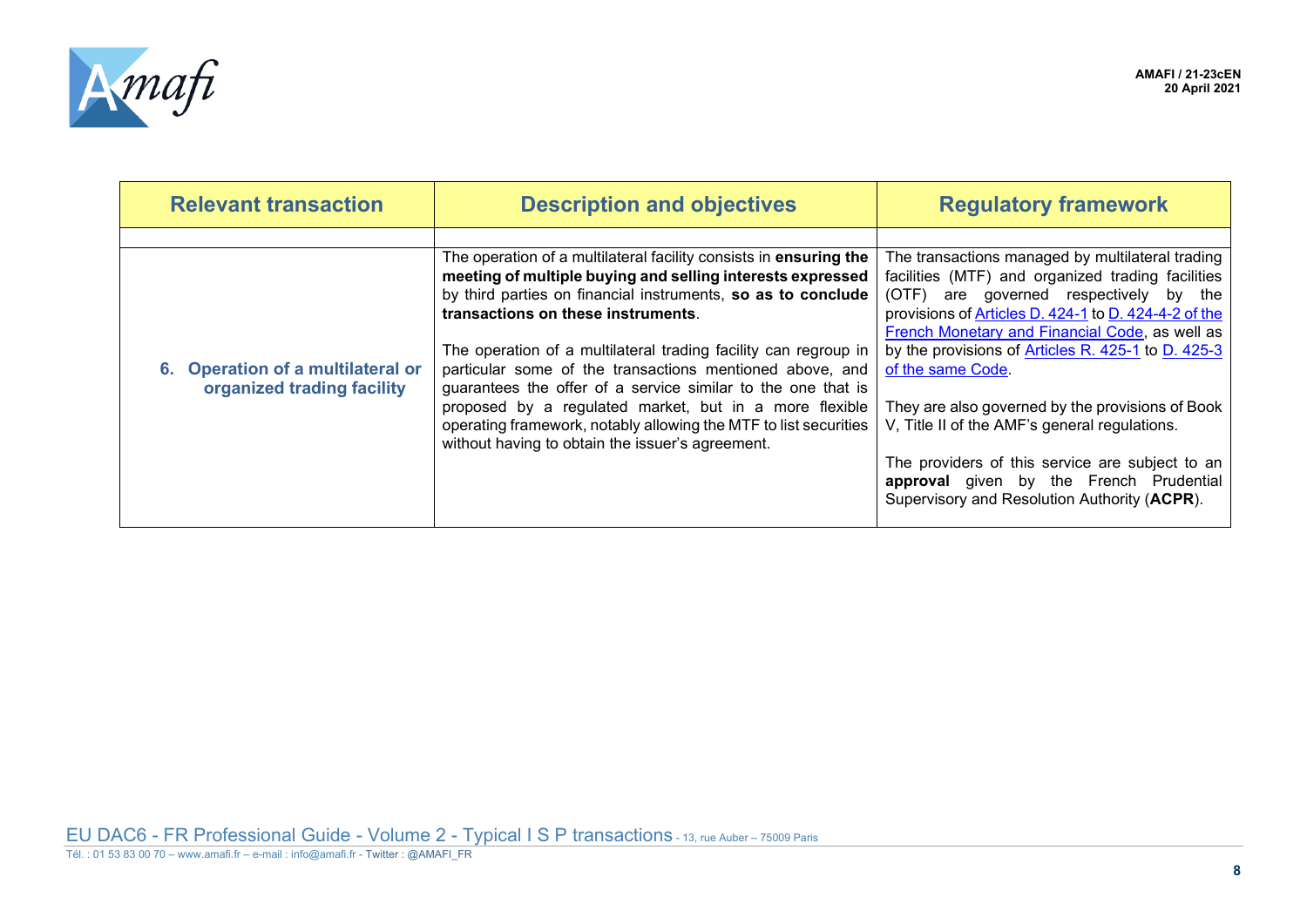

# **II. OTHER CATEGORIES OF TYPICAL TRANSACTIONS MADE BY ISP**

#### **1. Temporary transfers of securities (stock lending, repurchase, collateral...)**

| Temporary transfers of securities (stock lending, repurchase, collateral) |                                                                                                                                                                                                                                                                                                                                                                                                                                                                                                                                                                                                                                                                     |  |  |
|---------------------------------------------------------------------------|---------------------------------------------------------------------------------------------------------------------------------------------------------------------------------------------------------------------------------------------------------------------------------------------------------------------------------------------------------------------------------------------------------------------------------------------------------------------------------------------------------------------------------------------------------------------------------------------------------------------------------------------------------------------|--|--|
|                                                                           | The temporary transfers of capital securities are transactions consisting in transferring ownership of a capital security from one<br>counterparty to another in exchange of a transfer of cash, or security (share or bond), with an obligation to return the securities at<br>the end of the contract. Depending on the type of transaction, the terms of payment of the interest, income transfer and/or capital<br>gains resulting from the securities vary. These transactions notably cover repurchase transactions (repurchase/delivery), securities<br>lending or collateral upgrade transactions (bond lending, against delivery of shares as collateral). |  |  |
|                                                                           | In general, securities lending is a common financial service that provides liquidity and contributes to ensuring the smooth operation<br>of the equity markets. According to the ISLA (International Securities Lending Association), the current total value of the securities<br>loaned in the entire world exceeds two thousand billion dollars.                                                                                                                                                                                                                                                                                                                 |  |  |
| <b>Description and</b><br>objectives <sup>2</sup> of                      | Securities lending notably:                                                                                                                                                                                                                                                                                                                                                                                                                                                                                                                                                                                                                                         |  |  |
| temporary transfers of<br><b>securities</b>                               | facilitates the financial institutions' market making activities;<br>increases the financial markets' liquidity;<br>moderates the volatility of prices;<br>covers a direct or indirect short sale;                                                                                                                                                                                                                                                                                                                                                                                                                                                                  |  |  |
|                                                                           | enables the termination of a transaction where the settlement has failed, without generating significant over-cost at the<br>depositary level (buy-in);                                                                                                                                                                                                                                                                                                                                                                                                                                                                                                             |  |  |
|                                                                           | permits the lending of less liquid assets by receiving as collateral more liquid assets that can then be used as collateral or<br>guarantee for other transactions.                                                                                                                                                                                                                                                                                                                                                                                                                                                                                                 |  |  |
|                                                                           |                                                                                                                                                                                                                                                                                                                                                                                                                                                                                                                                                                                                                                                                     |  |  |

<span id="page-8-2"></span><span id="page-8-1"></span><span id="page-8-0"></span><sup>&</sup>lt;sup>2</sup> These transactions are not structured to obtain a tax advantage but correspond to intrinsic operating needs of capital markets.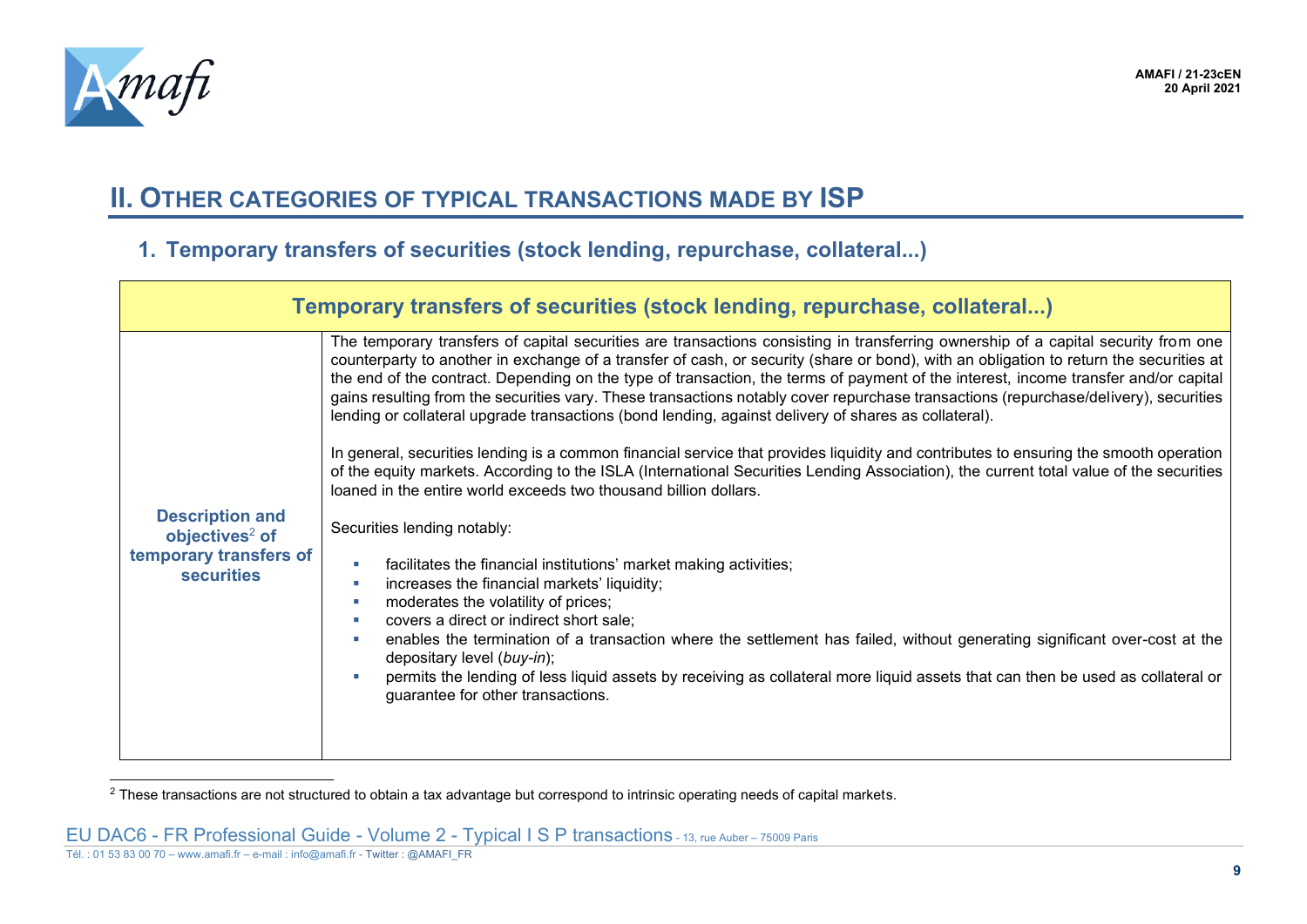

| Temporary transfers of securities (stock lending, repurchase, collateral)                                                                                                                                                                                                                                                                                                                                                                                                                                                                                                                                                             |
|---------------------------------------------------------------------------------------------------------------------------------------------------------------------------------------------------------------------------------------------------------------------------------------------------------------------------------------------------------------------------------------------------------------------------------------------------------------------------------------------------------------------------------------------------------------------------------------------------------------------------------------|
| For the original lenders, the reasons that led them to loan their securities can be diverse. In any event, this allows them<br>a.<br>to have:<br>$\triangleright$ an improvement of the profitability of their portfolio;<br>monetization of optional dividends;<br>➤<br>a reduction of the financing needs.                                                                                                                                                                                                                                                                                                                          |
| For the intermediary borrower, the lending activities fulfill a commercial purpose: to offer a commercial intermediation<br>service between borrowers and lenders.                                                                                                                                                                                                                                                                                                                                                                                                                                                                    |
| For the ultimate borrower, the lending activities can fulfill several purposes that are not generally known to the<br>intermediary:<br>$\triangleright$ coverage of short sales;<br>holding a cushion of securities to compensate for any technical failure in the proper execution of operations;<br>management of the collateral of other transactions.                                                                                                                                                                                                                                                                             |
| For the original lender and the ultimate borrower, the quantification of tax and non-tax advantages generally proves to<br>be impossible (absence of knowledge of the objectives pursued by each among the objectives above). Notably, the<br>intermediary ISP in the lending chain (agent lender) cannot evaluate the principal nature of any tax advantage likely to be<br>derived from the arrangement.                                                                                                                                                                                                                            |
| Thus, the lending transactions generally do not have to be reported.                                                                                                                                                                                                                                                                                                                                                                                                                                                                                                                                                                  |
| For the detailed analysis of this category of transactions, note should be taken of the <b>ISLA's position paper relating to DAC6</b> , it<br>being specified that in some specific circumstances as defined by the ISLA in its aforementioned paper (case where the securities<br>lending is specifically structured to obtain a tax advantage, or where it is artificial or where a party has specific knowledge that the<br>main benefit of the arrangement is a tax advantage), the relevant intermediaries should analyze the arrangement to determine<br>whether it is reportable drawing from the reading grid proposed below. |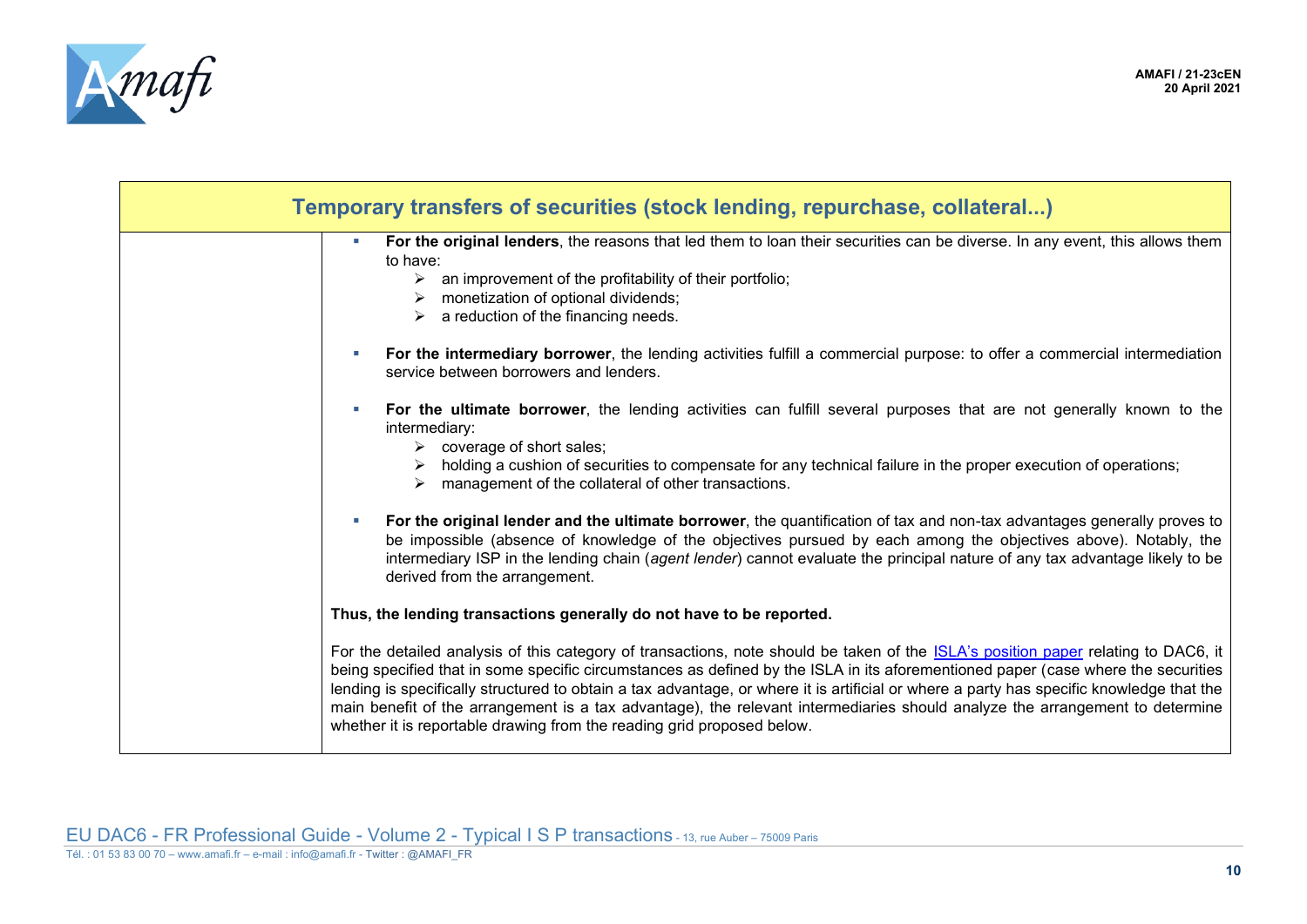



Tél. : 01 53 83 00 70 – www.amafi.fr – e-mail : info@amafi.fr - Twitter : @AMAFI\_FR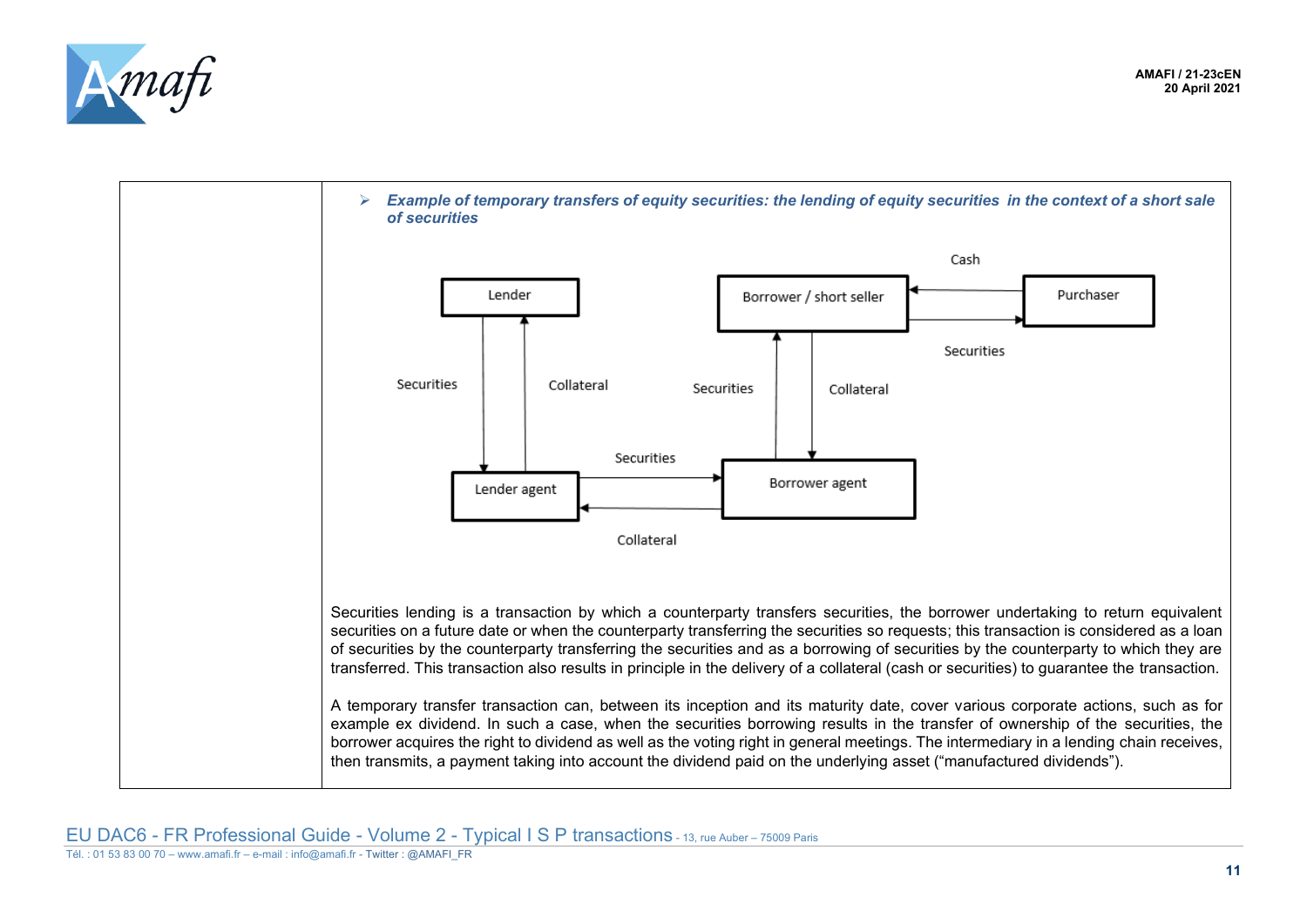

<span id="page-11-1"></span><span id="page-11-0"></span>

| Temporary transfers of securities (stock lending, repurchase, collateral) |                                                                                                                                                                                                                                                                                                                                                                           |  |  |
|---------------------------------------------------------------------------|---------------------------------------------------------------------------------------------------------------------------------------------------------------------------------------------------------------------------------------------------------------------------------------------------------------------------------------------------------------------------|--|--|
|                                                                           | According to the ISLA master agreement (or similar master agreement), the lender's remuneration paid by the borrower, acting as<br>principal or in a lending chain, is composed of:                                                                                                                                                                                       |  |  |
|                                                                           | A payment equivalent to the dividend collected ("manufactured dividends"): the principle is the freedom to set between the<br>parties to decide the amount to be paid. Failing such agreement, the borrower will have to pay to the lender an amount<br>equivalent to the dividend that it would have collected if it had not loaned the shares (most frequent practice); |  |  |
|                                                                           | Fixed fee in respect of loaned securities. This remuneration is freely determined by the parties and takes into account the<br>liquidity of the security/ underlying basket, currency, maturity of the deal, the possibility or not to interrupt the transaction in<br>advance (breakable)                                                                                |  |  |
|                                                                           | A temporary transfer of securities should be considered as a cross-border arrangement if the counterparties (e.g. the borrower and<br>the lender for securities lending) are not established for tax purposes in the same jurisdiction when one of them is established in<br>an EU member State.                                                                          |  |  |
|                                                                           | Special situations:                                                                                                                                                                                                                                                                                                                                                       |  |  |
| <b>Cross-border nature</b>                                                | The company issuing the loaned securities should not qualify as a "participant in the arrangement". Thus, in the<br>situation where only the company issuing the loaned securities resides in a member State (and the<br>lenders/borrowers do not reside in a member State), the transaction should not be considered as cross-border;                                    |  |  |
|                                                                           | > A temporary transfer of securities between an EU permanent establishment and a non-EU permanent<br>establishment should be considered as a cross-border arrangement when one of the participants operates its<br>activity in a member State through a permanent establishment located in this jurisdiction.                                                             |  |  |
| Role played by the ISP                                                    | The ISP can be a designer, a service provider (i.e. intermediation role between borrowers and lenders) or a relevant taxpayer.                                                                                                                                                                                                                                            |  |  |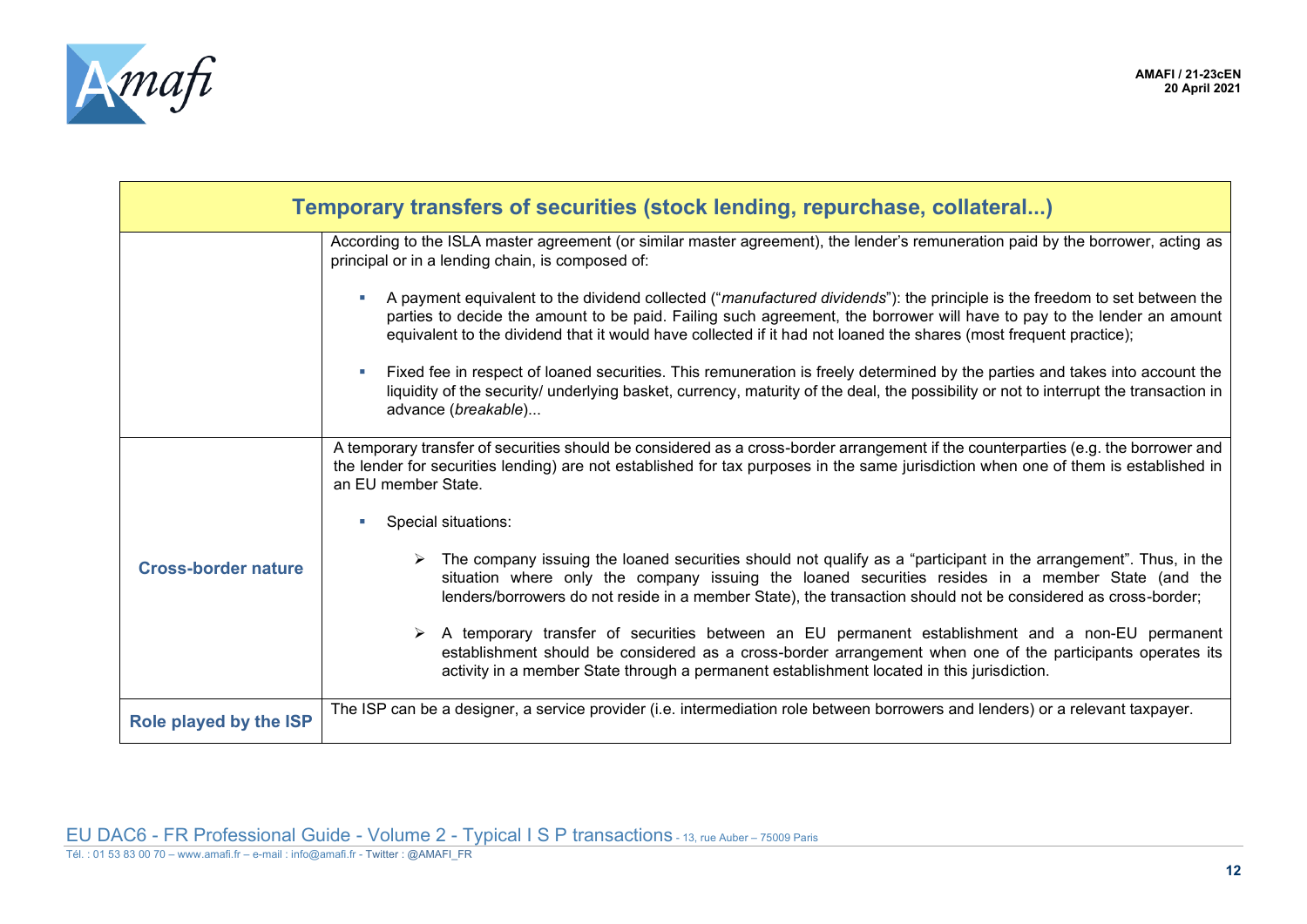

| Temporary transfers of securities (stock lending, repurchase, collateral)            |                                                                                                                                                                                                                                                                                                                                                                                                                                                                                                                                                                                                                                                                                                                                                                                                                                                                                                                                                                                                                                                                                                                                                                                                                                                                                                                                              |  |  |
|--------------------------------------------------------------------------------------|----------------------------------------------------------------------------------------------------------------------------------------------------------------------------------------------------------------------------------------------------------------------------------------------------------------------------------------------------------------------------------------------------------------------------------------------------------------------------------------------------------------------------------------------------------------------------------------------------------------------------------------------------------------------------------------------------------------------------------------------------------------------------------------------------------------------------------------------------------------------------------------------------------------------------------------------------------------------------------------------------------------------------------------------------------------------------------------------------------------------------------------------------------------------------------------------------------------------------------------------------------------------------------------------------------------------------------------------|--|--|
| <b>Knowledge of the</b><br>characteristics of the<br>arrangement<br>"Reason to know" | Through this type of transaction, the ISP play an essential role ensuring the liquidity and availability of the equity securities at all<br>times. However, neither the counterparties' tax considerations, nor the ultimate use of the loaned securities (holding or sale<br>of the position, holding period, etc.) are in principle brought to the knowledge of the ISP acting as service providers.<br>Thus, the participation in a lending transaction should not give to the intermediary ISP reasons to know that it is<br>participating in an arrangement likely to be reported. Following the administrative interpretation, the intermediary "is not required<br>to go beyond the requirements set out in the professional rules and know your client knowledge rules applicable when it collects<br>and reports the information necessary for the reporting set out in Article 1649 AD of the French General Tax Code" (BOI-CF-CPF-<br>30-40-20-20201125, §130).<br>On the other hand, if the intermediary ISP:<br>has specific knowledge relating to the counterparties' tax status;<br>designs or promotes an arrangement based on the counterparties' tax characteristics,<br>it will have to analyze the arrangement in light of the relevant hallmarks of the Directive to determine if this arrangement must be<br>reported. |  |  |
| Main benefit test $3$<br>"MBT"                                                       | Temporary transfer of securities are likely to generate a tax advantage, in the event the lender receives a "manufactured dividend",<br>of a nominal amount exceeding the dividend it would have received if it had not temporarily transferred the securities.<br>Regarding temporary transfer of French securities, this "MBT" criterion of the main benefit may be considered as not fulfilled, for<br>transactions of less than 45 days, due to the subjection of these transactions to French withholding tax (see Article 119 bis A of the<br>French General Tax Code). Transactions with a maturity of over 45 days around the ex dividend date should also benefit from a<br>presumption of constitution of a non-main tax advantage, taking into account the existence of main economic and commercial<br>advantages (integration of these transactions in a logic of long-term holding and risk taking).                                                                                                                                                                                                                                                                                                                                                                                                                           |  |  |

<span id="page-12-1"></span><span id="page-12-0"></span><sup>&</sup>lt;sup>3</sup>Arguments to be developed and documented by each operator, depending on circumstances specific to the relevant arrangements.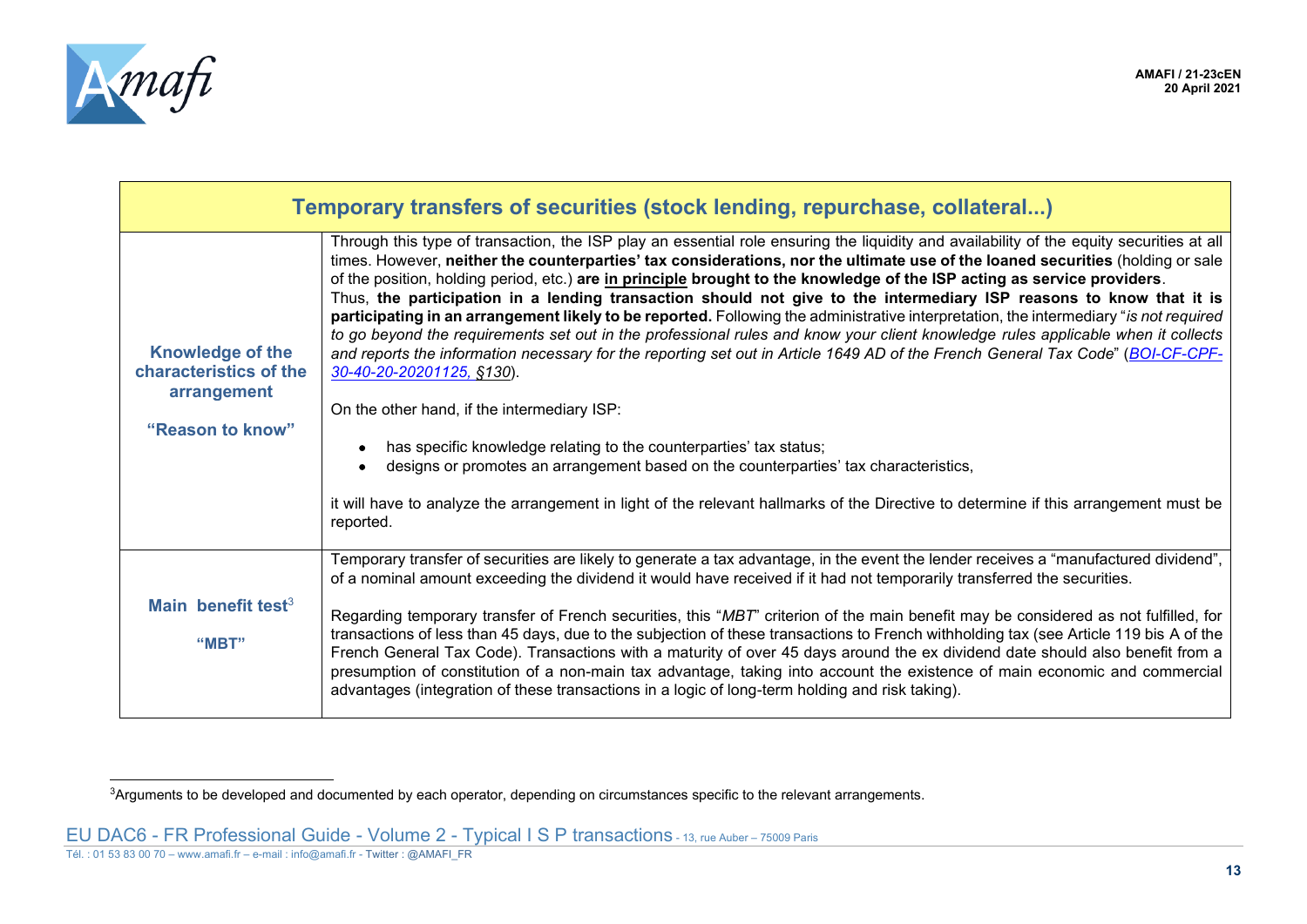

<span id="page-13-0"></span>

| Temporary transfers of securities (stock lending, repurchase, collateral)                                        |                                                                                                                                                                                                                                                                                                                                                                                                                                                                                                                                                                                                                                                                                                                                                                                                                                      |  |  |
|------------------------------------------------------------------------------------------------------------------|--------------------------------------------------------------------------------------------------------------------------------------------------------------------------------------------------------------------------------------------------------------------------------------------------------------------------------------------------------------------------------------------------------------------------------------------------------------------------------------------------------------------------------------------------------------------------------------------------------------------------------------------------------------------------------------------------------------------------------------------------------------------------------------------------------------------------------------|--|--|
|                                                                                                                  | Regarding EU securities (outside France) and subject to foreign rules, the transactions falling within a minimum holding period (for<br>example: 45 days), this "MBT" criterion could also be presumed not fulfilled for the same reasons as for French securities: no main<br>tax advantage since falling within a logic of holding and risk taking.                                                                                                                                                                                                                                                                                                                                                                                                                                                                                |  |  |
|                                                                                                                  | For the other transactions, a case by case analysis will undoubtedly be necessary, in particular attention should be paid to the<br>lending counterparties located in an ETNC, in a tax haven or in a State that has not signed a tax treaty.<br>The main benefit criterion must be appreciated "objectively". In this regard, the BOFIP indicates that "the importance of the tax<br>advantage is notably determined depending on the value of the tax advantage obtained compared to the value of the other<br>advantages derived from the arrangement" (BOI-CF-CPF-30-40-10-10-20201125, \$150). In this regard, the tax advantage will be<br>considered as the main benefit or one of the main benefits of an arrangement when it represents a significant part of the<br>total advantage that may derived from the arrangement. |  |  |
|                                                                                                                  | With respect to the particular case of the stock lending, when the tax advantage is ancillary in comparison with the non-<br>tax advantages, the tax benefit criterion will not be fulfilled (see above Description and objectives of the temporary transfers<br>of ownership).                                                                                                                                                                                                                                                                                                                                                                                                                                                                                                                                                      |  |  |
|                                                                                                                  | Moreover, in most cases, the financial intermediary, acting as service provider, has no knowledge of the counterparties' tax<br>considerations or the ultimate use of the loaned securities (see above Knowledge of the characteristics of the arrangement).                                                                                                                                                                                                                                                                                                                                                                                                                                                                                                                                                                         |  |  |
|                                                                                                                  | For the residual cases likely to be subject to the DAC 6 reporting obligation, the appreciation of the main nature of the tax advantage<br>should notably depend on the operator's position in the chain of transactions, its operational set-up and its motivations (structuration<br>of the transaction and specific legal and financial characteristics).                                                                                                                                                                                                                                                                                                                                                                                                                                                                         |  |  |
| <b>Relevant hallmarks*</b>                                                                                       | A2 - collection of fees (or interest or remuneration) fixed by reference to the amount of the tax advantage?                                                                                                                                                                                                                                                                                                                                                                                                                                                                                                                                                                                                                                                                                                                         |  |  |
| <i><b>*The main benefit</b></i><br>criterion must be fulfilled<br>for the presence of the<br>hallmarks discussed | In the context of some securities lending transactions, the commissions paid are determined based on various market<br>considerations, notably supply, demand and the security's liquidity. Even if the withholding tax rate can be one of the criteria used<br>for fixing the stock lending commission when a dividend payment has been anticipated, it is not necessarily decisive. The stock                                                                                                                                                                                                                                                                                                                                                                                                                                      |  |  |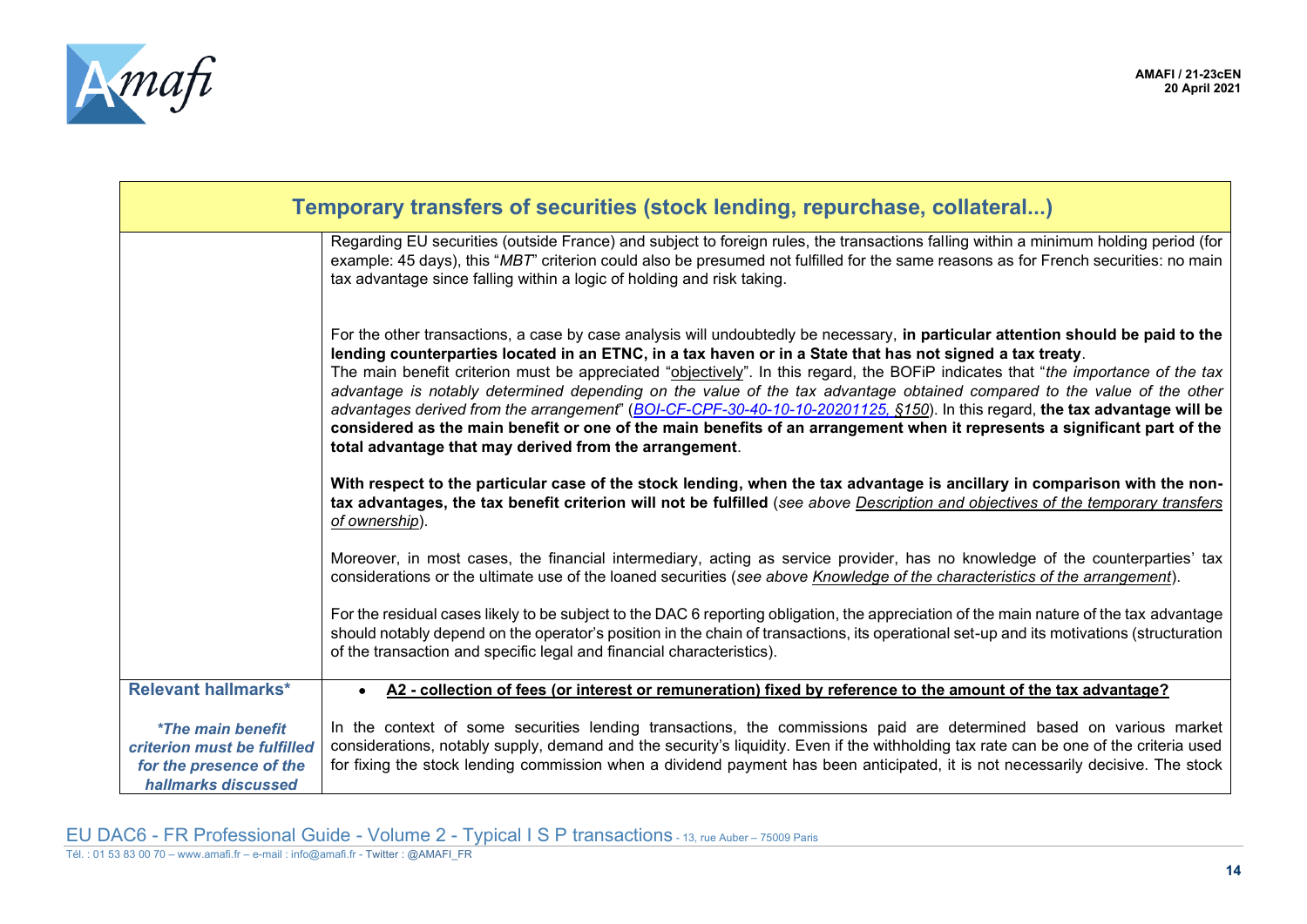

| Temporary transfers of securities (stock lending, repurchase, collateral) |                                                                                                                                                                                                                                                                                                                                                                                                                                                                                                                                                                                               |  |  |
|---------------------------------------------------------------------------|-----------------------------------------------------------------------------------------------------------------------------------------------------------------------------------------------------------------------------------------------------------------------------------------------------------------------------------------------------------------------------------------------------------------------------------------------------------------------------------------------------------------------------------------------------------------------------------------------|--|--|
| here to lead to reporting<br>a cross-border<br>arrangement                | lending rate depends on other factors such as the security's liquidity, the existence of a corporate action but also the borrower's<br>position (ex: coverage of a short or fail),                                                                                                                                                                                                                                                                                                                                                                                                            |  |  |
|                                                                           | Therefore, hallmark A2 should not generally be considered as fulfilled. However, if the payments are not determined mainly<br>by reference to general market factors but reflect or depend essentially on the improved tax treatment that one of the parties to this<br>agreement obtains, the transaction could be reportable under hallmark A2, if a tax advantage is one of the main benefits of the<br>transaction and that the other DAC 6 reportability conditions are also met. As the case may be, the reportable nature is to be<br>determined depending on facts and circumstances. |  |  |
|                                                                           | A3 - standardized documentation and/or structure available to more than one relevant taxpayer without a need to<br>$\bullet$<br>be substantially customized?                                                                                                                                                                                                                                                                                                                                                                                                                                  |  |  |
|                                                                           | Regarding hallmark A3, the BEPS 2015 final report on action 12, which inspired the DAC 6 Directive, refers to "a prefabricated tax<br>product that can be used as such, or after limited modifications". This is a "double" hallmark that, in addition to the presence of a<br>main tax benefit, must satisfy two conditions:                                                                                                                                                                                                                                                                 |  |  |
|                                                                           | a. The arrangement is based on substantially standardized documentation and/or structure. This condition is difficult<br>to appreciate. Documentation is standardized when it includes standardized legal documents that require little or no<br>modifications to adapt to the client's situation, that do not need to receive additional important professional advice or<br>services for their particular needs and that may be implemented as such.                                                                                                                                        |  |  |
|                                                                           | The client purchases this standardized documentation and not specific tax advice to respond to its specific facts and<br>circumstances. The same reasoning applies to the standardized structures. According to the positions expressed orally by<br>the administration, this hallmark concerns highly standardized arrangements.                                                                                                                                                                                                                                                             |  |  |
|                                                                           | The arrangement is available to more than one relevant taxpayer without a need to be substantially customized for<br>$b_{1}$<br>implementation. For the hallmark to be fulfilled, the substantially standardized documentation/structure, when the<br>arrangement is sold to the client, is immediately available to be implemented by the client without any substantial<br>modification being required. It is not necessary for the arrangement to be effectively sold to several taxpayers.                                                                                                |  |  |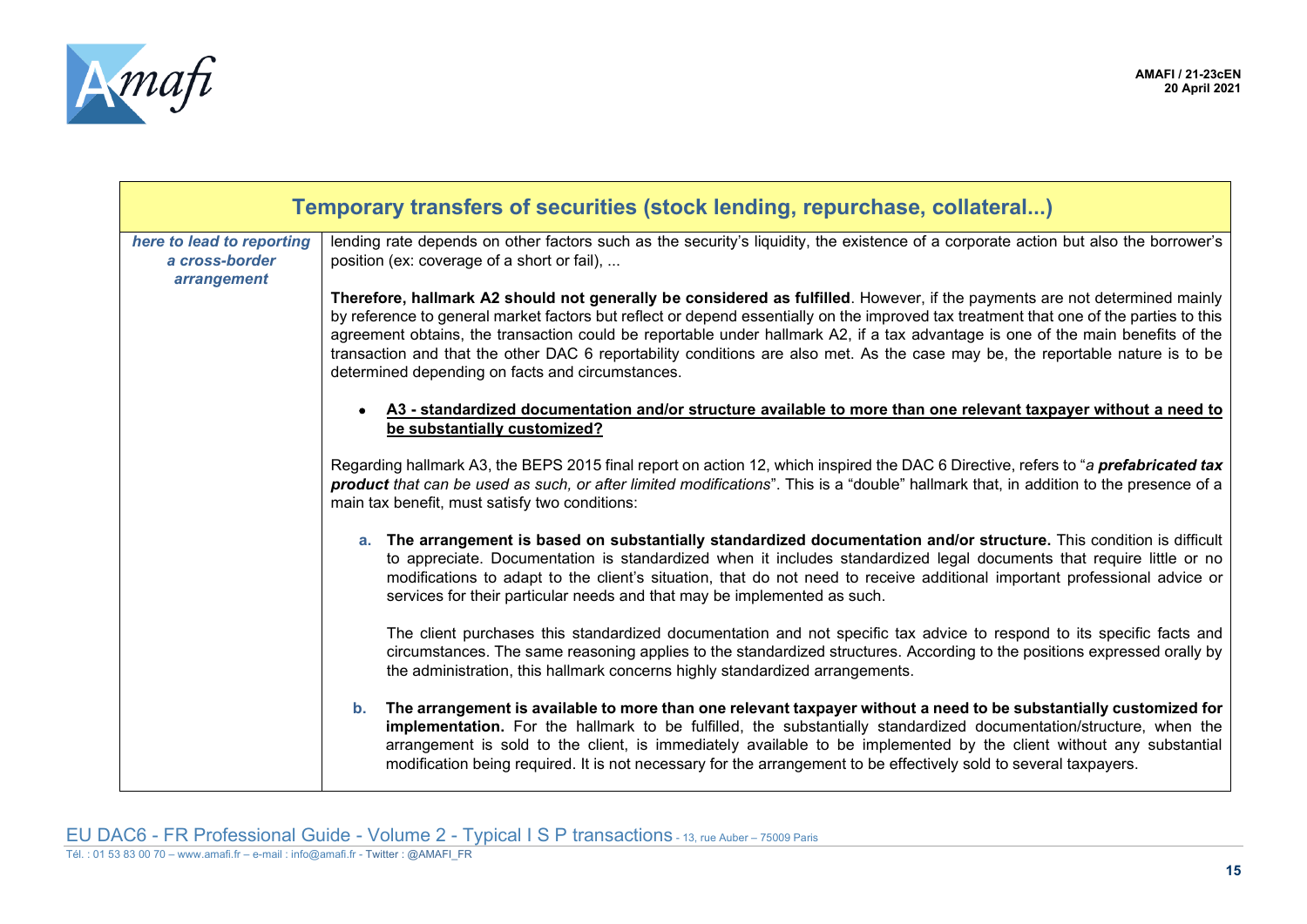

| Temporary transfers of securities (stock lending, repurchase, collateral)                                                                                                                                                                                                                                                                                                                                                                                                                                                                                                                                                                                                                                                                                                                                                                                                                                                                                                                                                                                                                                                                                                                                                                                                                                          |
|--------------------------------------------------------------------------------------------------------------------------------------------------------------------------------------------------------------------------------------------------------------------------------------------------------------------------------------------------------------------------------------------------------------------------------------------------------------------------------------------------------------------------------------------------------------------------------------------------------------------------------------------------------------------------------------------------------------------------------------------------------------------------------------------------------------------------------------------------------------------------------------------------------------------------------------------------------------------------------------------------------------------------------------------------------------------------------------------------------------------------------------------------------------------------------------------------------------------------------------------------------------------------------------------------------------------|
| "Many banking and financial products, instruments and transactions are offered to a broad public based on standardized<br>documentation. They can meet the characteristics set out in hallmark A.3. However, in the absence of other hallmarks set<br>out in Article 1649 AH of the French General Tax Code, and provided the tax advantage derived is provided for by French law<br>and use of these products complies with the legislator's intention, the arrangements that include such banking and financial<br>products, instruments and transactions do not need to be reported. This is the case notably of standardized procedures that<br>use standardized documentation or model master agreements, such as certain routine market transactions" (BOI-CF-CPF-<br>30-40-30-10-20201125, §110)                                                                                                                                                                                                                                                                                                                                                                                                                                                                                                            |
| The master agreements generally used by financial intermediaries for temporary transfers of securities likely not to be<br>reported are the following:                                                                                                                                                                                                                                                                                                                                                                                                                                                                                                                                                                                                                                                                                                                                                                                                                                                                                                                                                                                                                                                                                                                                                             |
| The master agreements relating to repurchase agreements or international securities lending such as the GMRA 2011<br>(Global Master Repurchase Agreement) published jointly by the SIFMA (Securities Industry and Financial Markets<br>Association) and the ICMA (International Capital Market Association),<br>The GMSLA 2010 (Global Market Securities Lending Agreement) issued by the ISLA (International Securities Lending<br>Association); or<br>Their domestic equivalents such as (non-exhautive list):<br>the FBF master agreement on repurchase agreements published by the FBF (French Banking Federation),<br>$\circ$<br>the FBF-AFTI (French Association of Securities Professionals) master agreement on securities lending,<br>$\circ$<br>the DRV (Deutsche Rahmenvertrag für Wertpapierpensionsgeschäfte - Repos) on repurchase agreements and<br>the DRV (Deutsche Rahmenvertrag für Wertpapierdarlehen) on securities lending published by the Bankenverband<br>(Association of German bank)s;<br>The Euromaster (Master Agreemen for Financial Transactions) master agreement on repurchase agreements or<br>securities lending publised by the FBE (European Union Banking Federation) in cooperation with the European Savings<br>Banks Group and European Association of Cooperative Banks. |
| They are contractual models including generic provisions with preestablished conditions with which the market counterparties are<br>familiar. The parties may customize the master agreement to reflect their own views concerning certain risks and the nature of the<br>commercial relation with their client or counterparty.                                                                                                                                                                                                                                                                                                                                                                                                                                                                                                                                                                                                                                                                                                                                                                                                                                                                                                                                                                                   |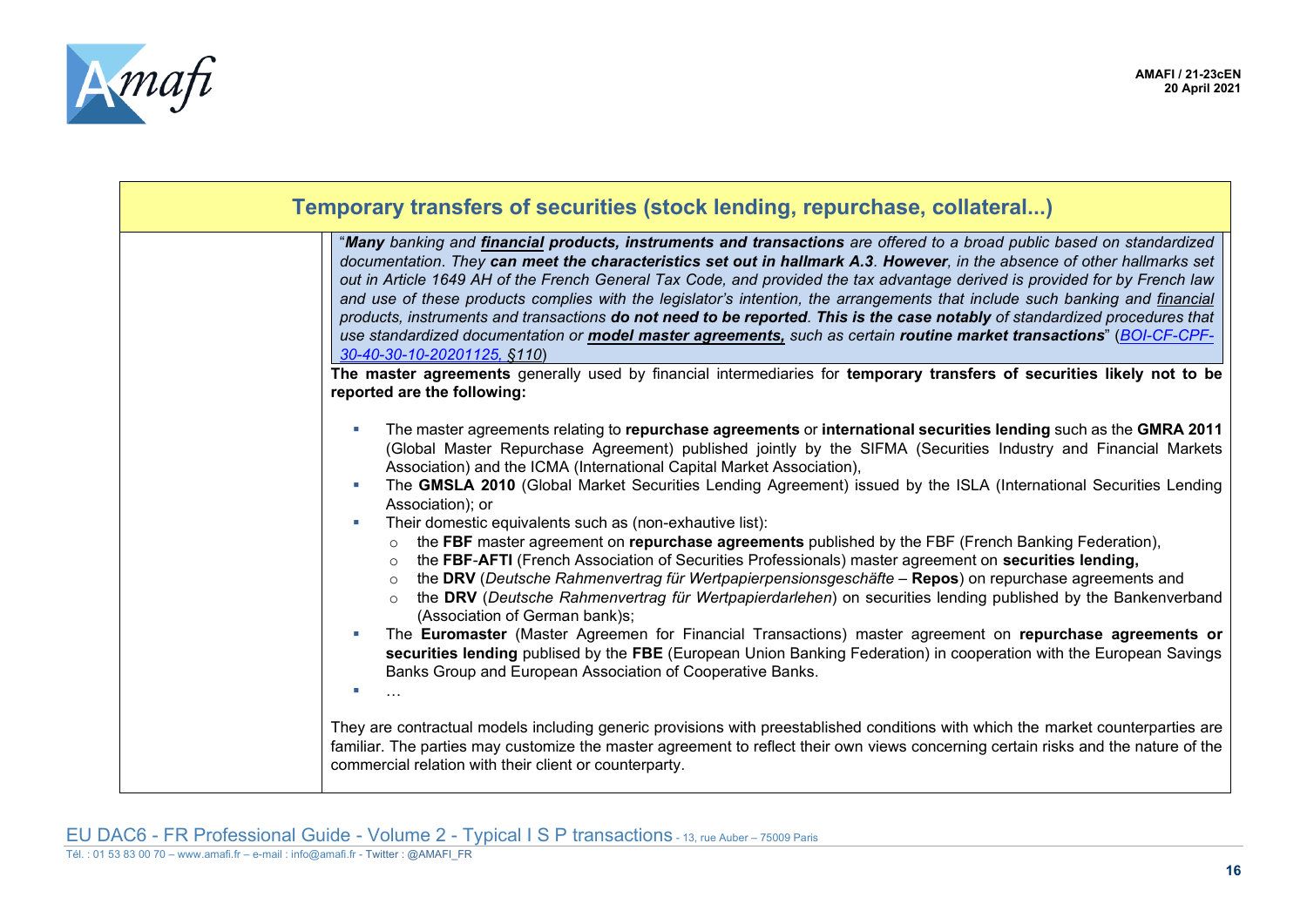

| Temporary transfers of securities (stock lending, repurchase, collateral)                                                                                                                                                                                                                                                                                                                                                                                                                                                                                                                                                                                               |  |  |
|-------------------------------------------------------------------------------------------------------------------------------------------------------------------------------------------------------------------------------------------------------------------------------------------------------------------------------------------------------------------------------------------------------------------------------------------------------------------------------------------------------------------------------------------------------------------------------------------------------------------------------------------------------------------------|--|--|
| In practice, modifications to these master agreements are common and the negotiations are conducted in the context of an<br>integration process based on legal and tax expertise. There are specific parameters on which the parties have to agree<br>(determination of the branches of legal entities parties to the agreement, acceptable guarantees, offsetting provisions, applicable<br>late payment interest rates). In addition, the essential conditions of the individual transactions governed by these master<br>agreements, such as pricing, must be agreed separately.                                                                                     |  |  |
| These master agreements have been developed in time for commercial reasons and ensure a consistent sharing of the commercial<br>and legal risks between the counterparties. They were not developed as tax products and, the tax clauses that they may contain<br>are solely intended to allocate the tax risks and liabilities between the parties.                                                                                                                                                                                                                                                                                                                    |  |  |
| In line with the work of the OECD aimed at seizing ""prefabricated" tax products", the term "standardized documentation" of hallmark<br>A3 means the "mass arrangements" whose standardized conditions are specifically related to the tax advantage from which the co-<br>contracting party may benefit without substantial customization to its situation. Therefore, it does not apply to commercially<br>standardized master documentation such as described above.                                                                                                                                                                                                 |  |  |
| The absence of systematic characterization of hallmark A3 regarding the master agreements used by the financial market is<br>comforted by the new wording of the BOFiP. Now referring to financial transactions, as requested by the AMAFI, in addition to the<br>banking transactions previously referred to, the Administration abandons the imperative characterization of hallmark A3 in favor of<br>a simply optional characterization:                                                                                                                                                                                                                            |  |  |
| Many banking and financial products, instruments and transactions are offered to a broad public based on standardized<br>documents. They <b>consequently meet may fulfil</b> the characteristics set out in hallmark A.3.                                                                                                                                                                                                                                                                                                                                                                                                                                               |  |  |
| In conclusion, a temporary transfer of securities arrangement (stock lending, repurchase, collateral) based on a master<br>agreement such as those mentioned above does not constitute, under normal circumstances, a "mass arrangement" for<br>tax purposes likely to be reported. This appreciation is supported by the administration that mentions their non-reportable nature,<br>in the absence of other hallmarks set out in Article 1649 AH of the French General Tax Code assumming the tax advantage derived<br>is provided for by French law and use of these products complies with the legislator's intention (BOI-CF-CPF-30-40-30-10-<br>20201125, §110). |  |  |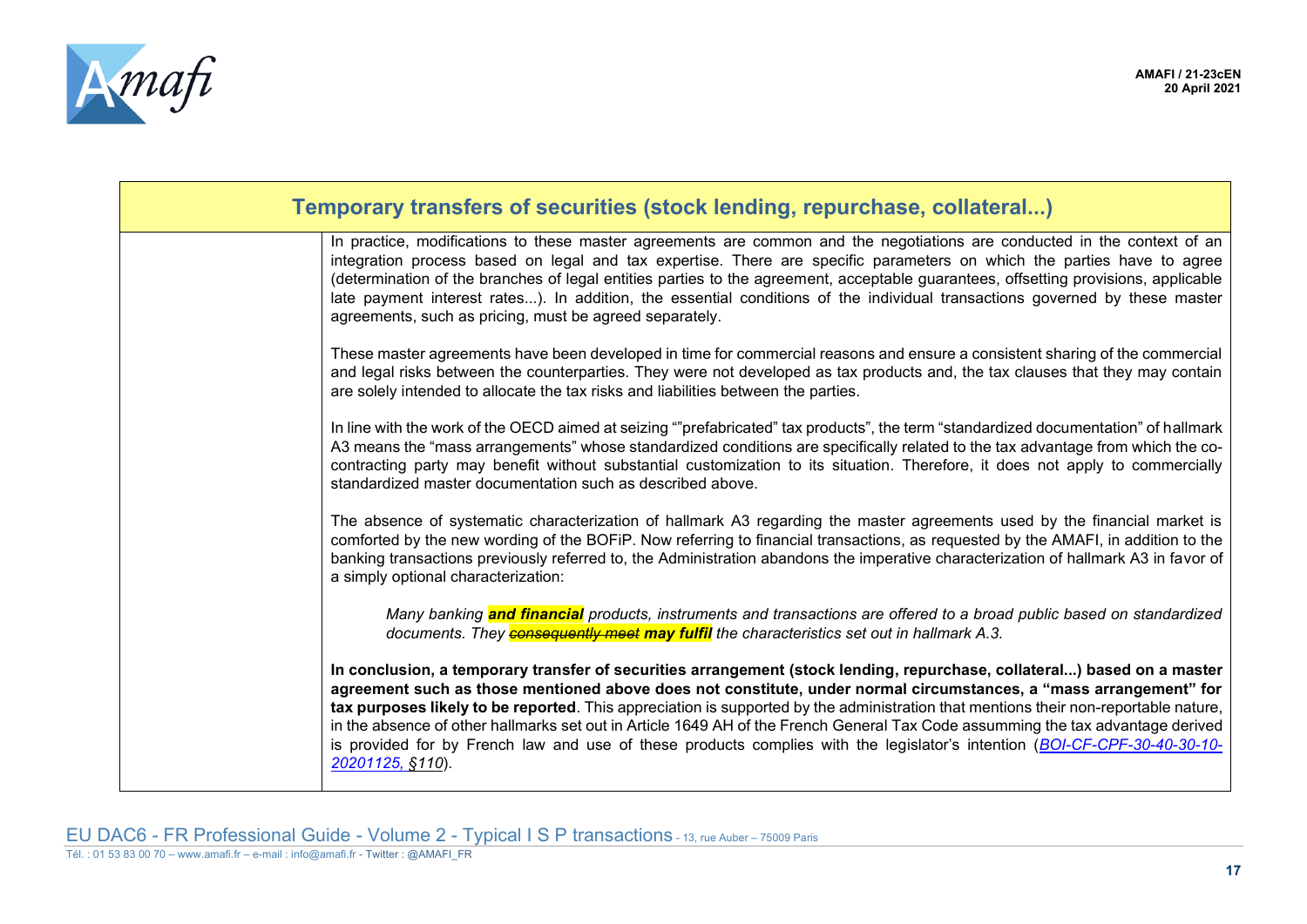

<span id="page-17-1"></span><span id="page-17-0"></span>

| Temporary transfers of securities (stock lending, repurchase, collateral) |                                                                                                                                                                                                                                                                                                                                         |
|---------------------------------------------------------------------------|-----------------------------------------------------------------------------------------------------------------------------------------------------------------------------------------------------------------------------------------------------------------------------------------------------------------------------------------|
|                                                                           | B2 - conversion of income into another category of revenue taxed at a lower level?                                                                                                                                                                                                                                                      |
|                                                                           | The question of knowing whether a temporary transfer of securities arrangement operates a conversion of income into another<br>category of revenue taxed at a lower level is open to debate and depends on facts and circumstances specific to each<br>arrangement.                                                                     |
| <b>Regulatory</b><br>documentation and<br>framework                       | Regulation SFTR (EU) 2015/2365 in Article 3(7)<br>Article 119 bis A of the French General Tax Code                                                                                                                                                                                                                                      |
| <b>Reportability under</b><br>DAC <sub>6</sub>                            | In light of the analysis grid proposed above, temporary transfers of securities should not generally be reported in the absence<br>of characterization of the relevant hallmarks. However, the analysis of the facts and circumstances specific to the arrangement<br>may lead to characterizing the presence of such or such hallmark. |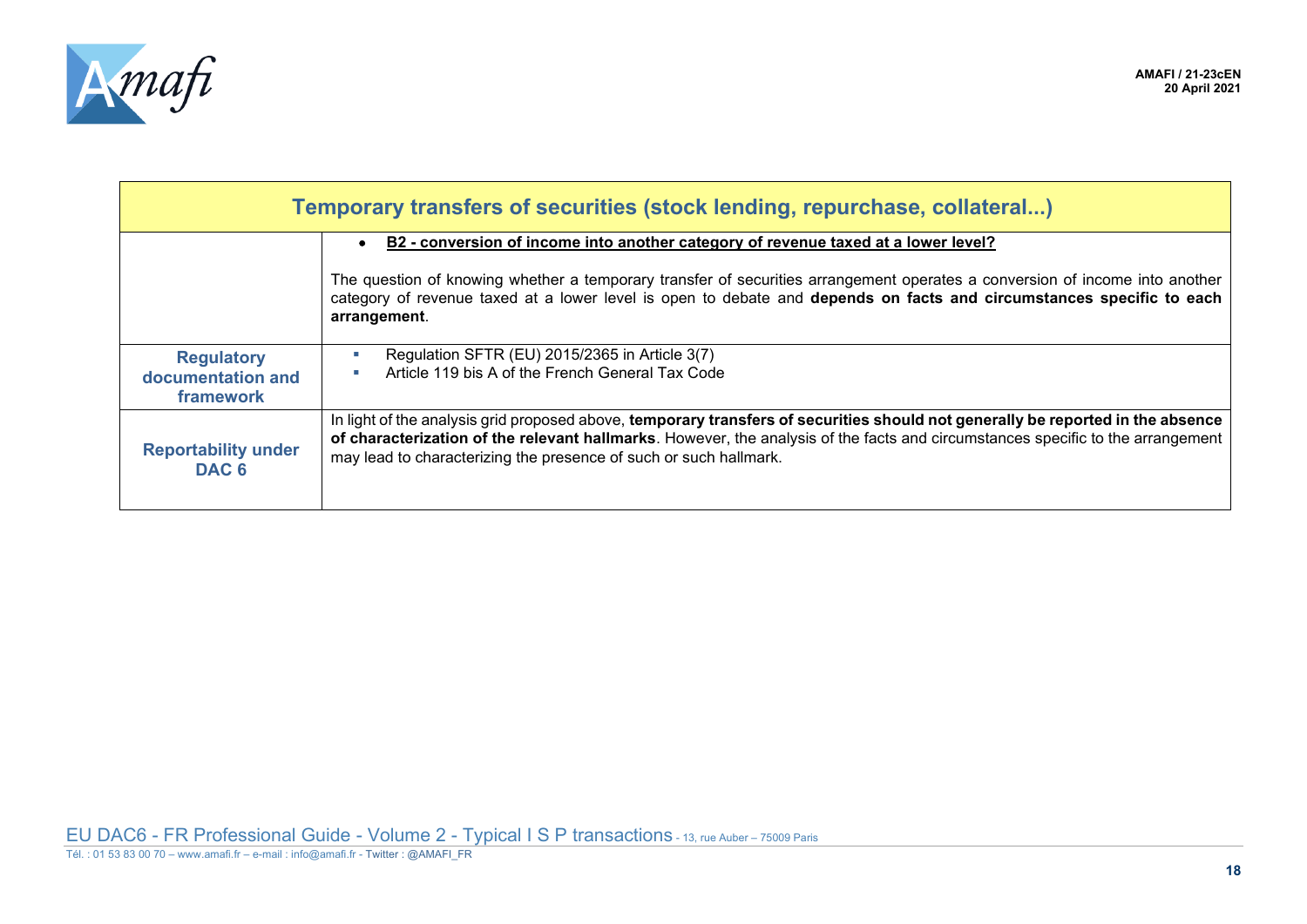

#### **2. Derivatives**

|                                                        | <b>Derivatives</b>                                                                                                                                                                                                                                                                                                                                                                                                                                                                                                                                                                                                                                                                                                                                                                                                                                                                                                                                                                                                                                                     |
|--------------------------------------------------------|------------------------------------------------------------------------------------------------------------------------------------------------------------------------------------------------------------------------------------------------------------------------------------------------------------------------------------------------------------------------------------------------------------------------------------------------------------------------------------------------------------------------------------------------------------------------------------------------------------------------------------------------------------------------------------------------------------------------------------------------------------------------------------------------------------------------------------------------------------------------------------------------------------------------------------------------------------------------------------------------------------------------------------------------------------------------|
| <b>Description and</b><br>objectives of<br>derivatives | Derivatives are financial instruments whose value is "derived" from that of the underlying asset whose associated risks they transfer.<br>As specified by the European Commission, they "trade and redistribute risks generated in the real economy, and are accordingly<br>important tools for economic agents to transfer risk" <sup>4</sup> .                                                                                                                                                                                                                                                                                                                                                                                                                                                                                                                                                                                                                                                                                                                       |
|                                                        | There are a variety of reasons why a client may want to acquire economic exposure through a derivative among which to:                                                                                                                                                                                                                                                                                                                                                                                                                                                                                                                                                                                                                                                                                                                                                                                                                                                                                                                                                 |
|                                                        | generate financial leverage with an accessible investment and (or) an allocation between different asset classes<br>(cross-asset);                                                                                                                                                                                                                                                                                                                                                                                                                                                                                                                                                                                                                                                                                                                                                                                                                                                                                                                                     |
|                                                        | cover a position;<br>acquire, for "sophisticated" investors, complex exposures (to the volatility of the underlying, the estimate of<br>dividends for the next coming years, the correlation between different sectors, between different currencies, etc.);<br>obtain different balance sheet, prudential and accounting treatment;<br>$\sim$<br>serve a general investment strategy to manage more efficiently the risk related to a type of share or portfolio.<br>minimize the purchase price of the targeted asset(s) (securities or other assets);<br>$\sim$<br>avoid the management and account fees related to the direct holding of an asset;<br>$\sim$<br>benefit from lesser constraint and operational cost (acquisition of derivative replicating the performance of a basket<br>of shares/bonds vs. purchase of each share/bond composing this basket);<br>access to certain underlying assets, notably on emerging markets, which would not be possible through a direct<br>holding of the asset;<br>acquire exposure to appreciation and depreciation. |
|                                                        | Moreover, the subscription of a derivative contract requires a minimum prerequisite from the client in terms of expertise or<br>capital to conclude an agreement with a securities dealer or the purchase of a structured note replicating the same<br>performance.                                                                                                                                                                                                                                                                                                                                                                                                                                                                                                                                                                                                                                                                                                                                                                                                    |

<span id="page-18-0"></span><sup>4</sup> Commission Communication: *Ensuring efficient, safe and sound derivatives markets, Commission of European Communities*, COM (2009) 332 final, July 3, 2009, §2.1

EU DAC6 - FR Professional Guide - Volume 2 - Typical I S P transactions - 13, rue Auber – 75009 Paris

<span id="page-18-1"></span>Tél. : 01 53 83 00 70 – www.amafi.fr – e-mail : info@amafi.fr - Twitter : @AMAFI\_FR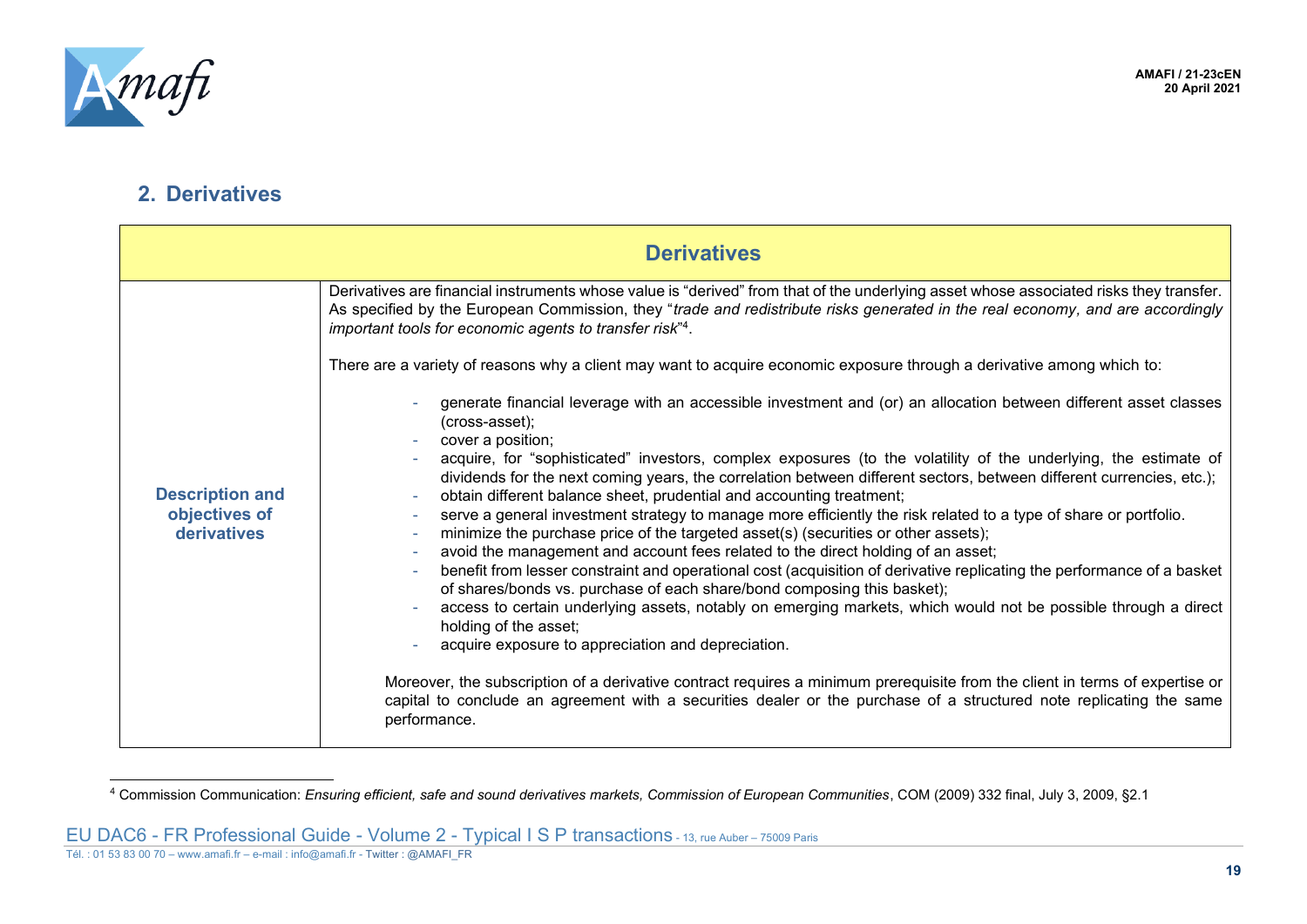

<span id="page-19-0"></span>

| <b>Derivatives</b>                |                                                                                                                                                                                                                                                                                                                                                                                                                                                                                               |
|-----------------------------------|-----------------------------------------------------------------------------------------------------------------------------------------------------------------------------------------------------------------------------------------------------------------------------------------------------------------------------------------------------------------------------------------------------------------------------------------------------------------------------------------------|
|                                   | Example: Futures (see below <i>Example of derivatives</i> ) have, in addition to the appeal of being a negotiable leveraged<br>security, several economic and commercial advantages compared to a direct acquisition of the underlying asset. In the case<br>of the acquisition of a future EuroStoxx 50, the direct acquisition of the underlying assets composing this index would<br>involve:                                                                                              |
|                                   | a higher administrative burden (than a synthetic exposure via a future),<br>a greater initial financial investment and would generate carrying costs related to the deposit accounts                                                                                                                                                                                                                                                                                                          |
|                                   | Thus, transactions on derivatives do not generally have to be reported. In this respect, a detailed analysis of this category of<br>transaction is set out in the joint AFME-ISDA note (Association for Financial Markets in Europe, International Swaps and Derivatives<br>Association) on DAC 6 published in June 2020.                                                                                                                                                                     |
|                                   | However, in some specific situations defined by the AFME et the ISDA in the aforementioned note (when the tax advantage represents a<br>significant part of the total benefit of the arrangement, that this tax advantage is contrary to the legislator's intention and that the<br>arrangement concerned fulfils one of the DAC 6 hallmarks), the intermediaries concerned should analyze the arrangement to determine<br>whether it is reportable based on the reading grid proposed below. |
|                                   | <b>Options:</b>                                                                                                                                                                                                                                                                                                                                                                                                                                                                               |
| <b>Examples of</b><br>derivatives | An option is a contract pursuant to which a party known as the "purchaser" of the option acquires in exchange for payment of a<br>premium to the other party, known as "seller" of the option, the right, but not the obligation, to purchase (call) or sell (put) a given<br>quantity of an underlying asset at a predetermined exercise price, during a given period or on a given date.                                                                                                    |
|                                   | Example: For the sale of an option to purchase X shares ("call"), the seller receives a premium remunerating the risk that it<br>is assuming. This risk is potentially unlimited in the absence of upper limit for the maximum price that the underlying asset<br>may reach.                                                                                                                                                                                                                  |
|                                   | The purchaser of the option to purchase X shares has, in exchange for the payment of the premium, the right to purchase<br>a quantity of X shares at a given price ("exercise price") during a given period or on a given date. If during this given period<br>or on the given date, the market price of the X shares is greater than the exercise price, the purchaser of the option may                                                                                                     |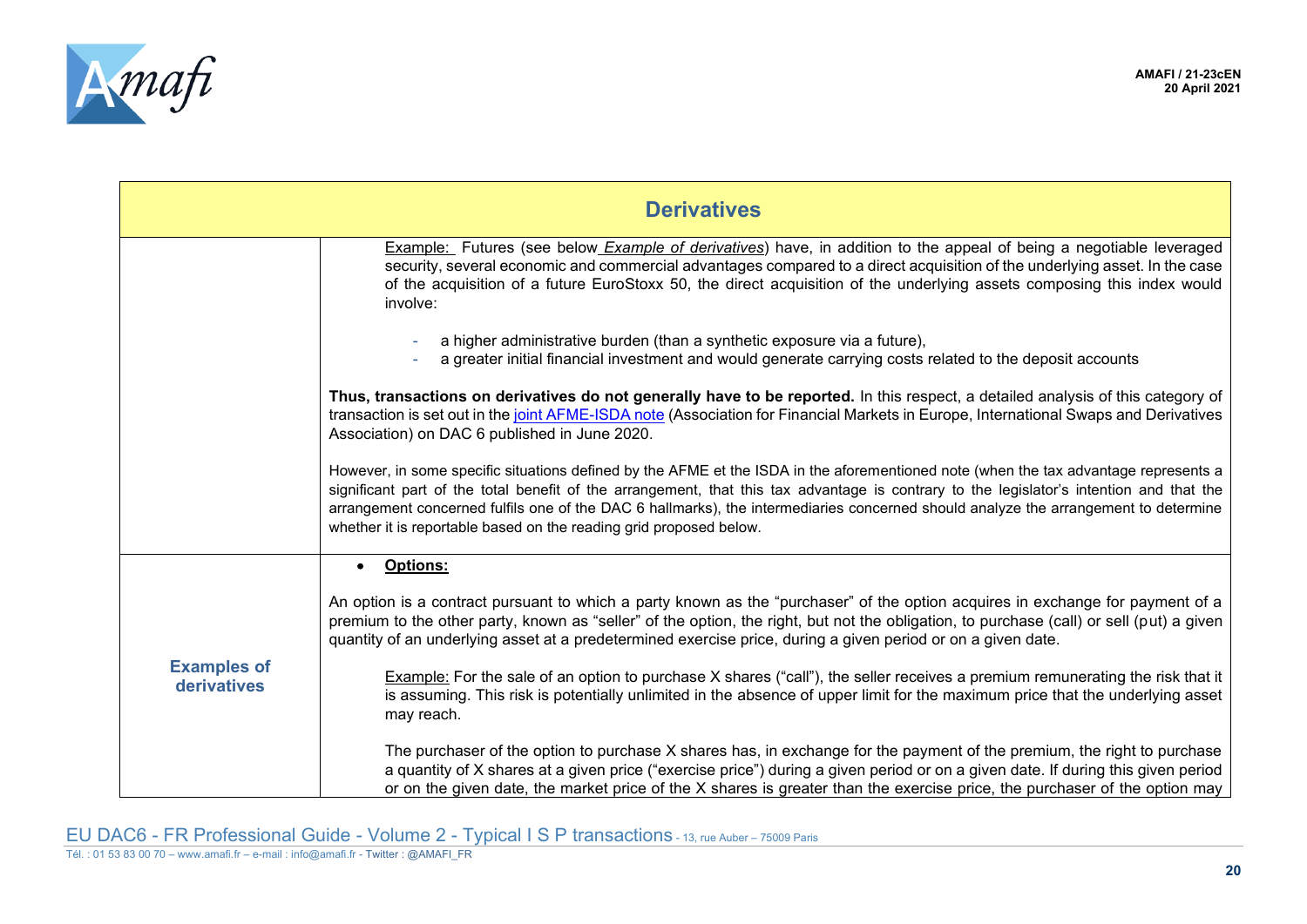

| <b>Derivatives</b>                                                                                                                                                                                                                                                                                                                                                                                                                                                                                                                                                                                                                                                                           |
|----------------------------------------------------------------------------------------------------------------------------------------------------------------------------------------------------------------------------------------------------------------------------------------------------------------------------------------------------------------------------------------------------------------------------------------------------------------------------------------------------------------------------------------------------------------------------------------------------------------------------------------------------------------------------------------------|
| have an interest in exercising its call option ("exercise"). In the event the option is then exercised, the seller, "assigned by<br>the purchaser", will have the obligation to deliver to the purchaser of the call said shares at the option's exercise price.                                                                                                                                                                                                                                                                                                                                                                                                                             |
| <b>Futures</b>                                                                                                                                                                                                                                                                                                                                                                                                                                                                                                                                                                                                                                                                               |
| Futures are standardized derivative contracts traded on organized markets to purchase or sell based on a price fixed in advance, a<br>given quantity of financial assets (the underlying, that can be a financial instrument or raw material) on a future date (maturity date).<br>On the maturity date, these contracts are liquidated either by physical delivery of the underlying by the seller, or in cash, at the<br>market price (case of a physical delivery).                                                                                                                                                                                                                       |
| Example: an investor wishes to be exposed to the performance of the European stock markets via the EuroStoxx 50 index.<br>To do so, it must use a future that replicates the performance of said index.                                                                                                                                                                                                                                                                                                                                                                                                                                                                                      |
| <b>Total Return Swap (TRS):</b>                                                                                                                                                                                                                                                                                                                                                                                                                                                                                                                                                                                                                                                              |
| A total return swap (TRS) is a swap agreement between two counterparties that exchange the total performance<br>(appreciation/depreciation, potential income) of 2 assets referenced by the contract. For example, in the case of an equity TRS, one<br>of the counterparties undertakes, during the entire term of the swap, to pay the performance (appreciation/depreciation, potential<br>income) of a share (or basket of shares or stock exchange index) and the other to pay the performance, in the form of interest<br>(agreed rate, fixed or variable) defined by reference to a notional amount (equity vs cash). There are also TRS equity vs equity and<br>TRS equity vs bonds. |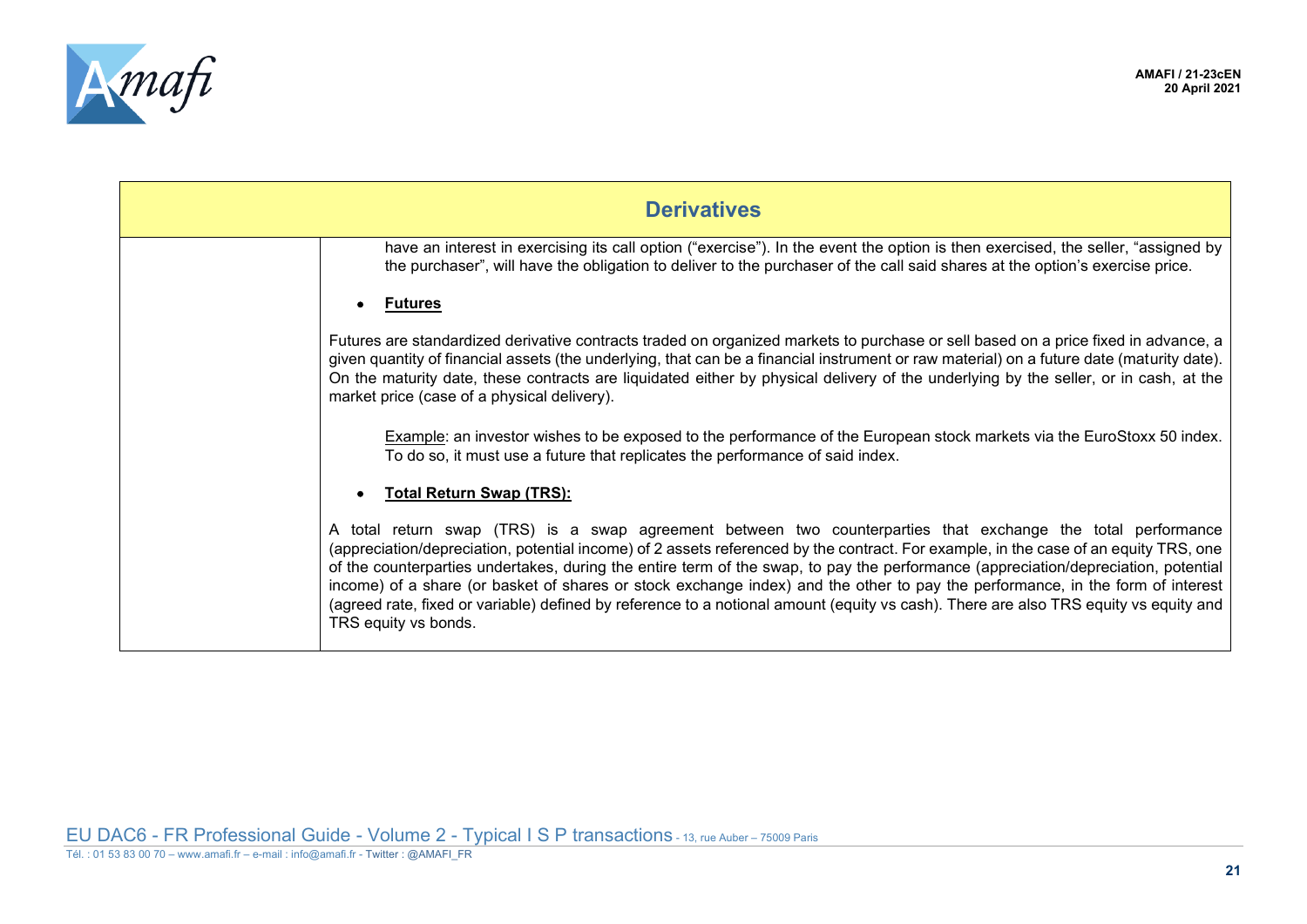



<span id="page-21-0"></span>Tél. : 01 53 83 00 70 – www.amafi.fr – e-mail : info@amafi.fr - Twitter : @AMAFI\_FR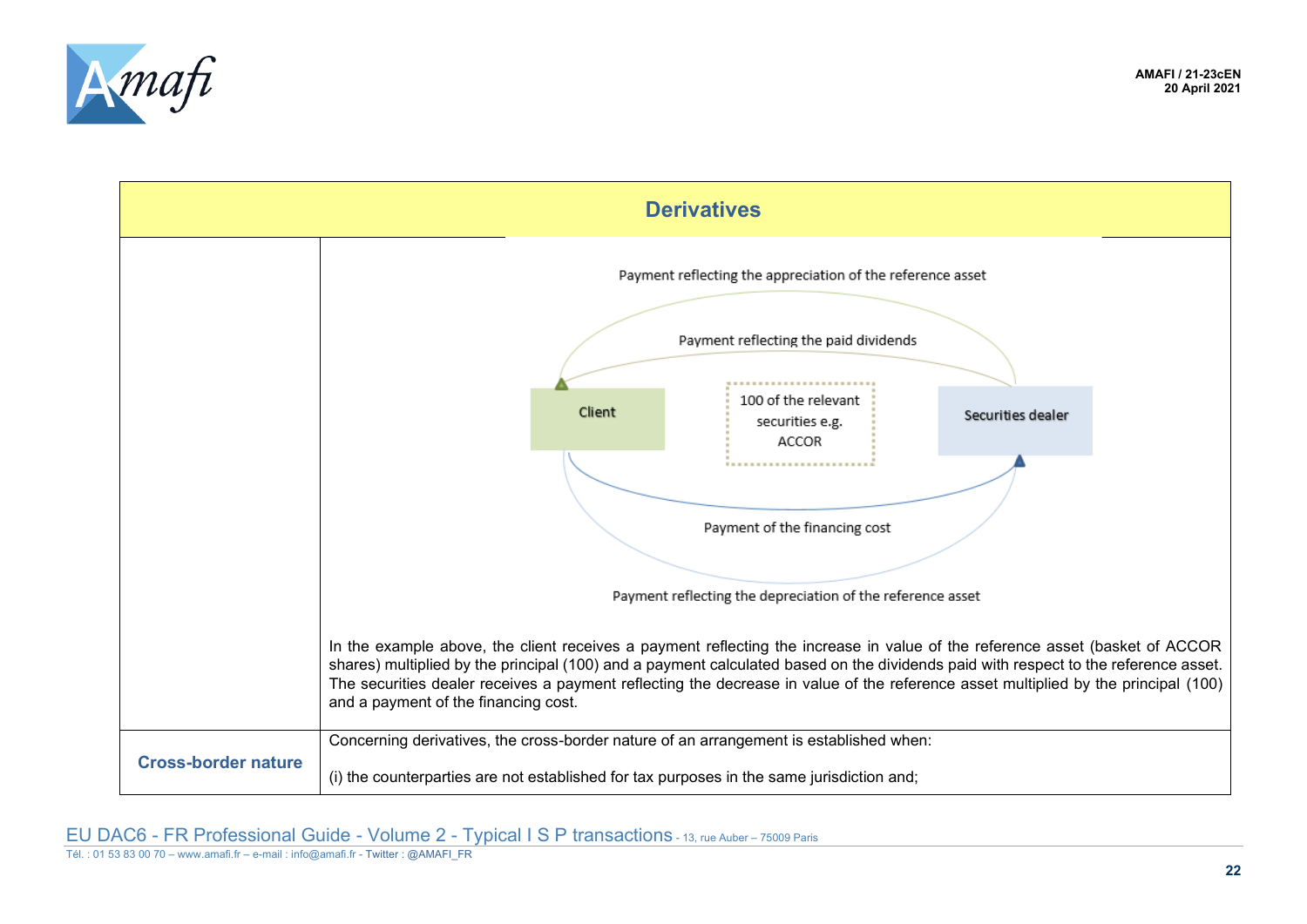

<span id="page-22-1"></span><span id="page-22-0"></span>

| <b>Derivatives</b>                                               |                                                                                                                                                                                                                                                                                                                                                                                                                                                                                                                                                                                                                                             |
|------------------------------------------------------------------|---------------------------------------------------------------------------------------------------------------------------------------------------------------------------------------------------------------------------------------------------------------------------------------------------------------------------------------------------------------------------------------------------------------------------------------------------------------------------------------------------------------------------------------------------------------------------------------------------------------------------------------------|
|                                                                  | (ii) at least one of them is established in a European Union member State.<br>The fact that the underlying of a contract concluded between two counterparties is a foreign security does not characterize<br>the cross-border nature of an arrangement, as the criterion used relates to the persons participating in the arrangement.<br>The tax administration considers that are participants in a reportable arrangement "the relevant taxpayer, the associated enterprises<br>when they are active in the arrangement, [and] any other person or entity that is active in the arrangement" (BOI-CF-CPF-30-40-<br>10-10-20201125, §70). |
| Role played by the ISP                                           | Depending on the role played by the ISP (structuration, distribution, subscription ), the latter may be a service supplier, a designer<br>or a relevant taxpayer.                                                                                                                                                                                                                                                                                                                                                                                                                                                                           |
|                                                                  | The objective analysis of the characteristics of the arrangement must be conducted in light of the relevant DAC 6 hallmarks within<br>the limits of the information of which the intermediary ISP "has knowledge, that is in its possession or under its control on the date<br>of the trigger of the reporting obligation" (BOI-CF-CPF-30-40-20-20201125, §130).<br>In the case of transactions on listed derivatives, the ISP deal with the market. Thus, given the anonymity inherent in the market, the                                                                                                                                 |
|                                                                  | identities and even less the motivations and potential advantages derived by the other participants in these transactions are<br>not, by definition, known to the financial intermediary, whose objective is only to propose bid and offer prices.                                                                                                                                                                                                                                                                                                                                                                                          |
| <b>Knowledge of the</b><br>characteristics of the<br>arrangement | For unlisted derivatives, it is also unlikely that the intermediary ISP is informed of all the characteristics specific to its client and<br>potential tax advantages derived by the latter, especially since it generally has a broad portfolio of financial instruments with several<br>financial institutions.                                                                                                                                                                                                                                                                                                                           |
| "Reasons to know"                                                | Thus, the participation in a transaction on derivatives should not give the intermediary ISP reasons to know whether it is<br>participating in an arrangement having to be reported. According to administrative interpretation, the intermediary "is not<br>required to go beyond the requirements set out by the professional rules and know your client rules applicable when it collects and<br>reports the information necessary for the report provided for in Article 1649 AD of the French General Tax Code" (BOI-CF-CPF-30-<br>40-20-20201125, §130).                                                                              |
|                                                                  | On the other hand, when the intermediary ISP processes a derivative whose advantage(s) is(are) mainly tax related, it will have to<br>analyze the arrangement in light of the directive's hallmarks.                                                                                                                                                                                                                                                                                                                                                                                                                                        |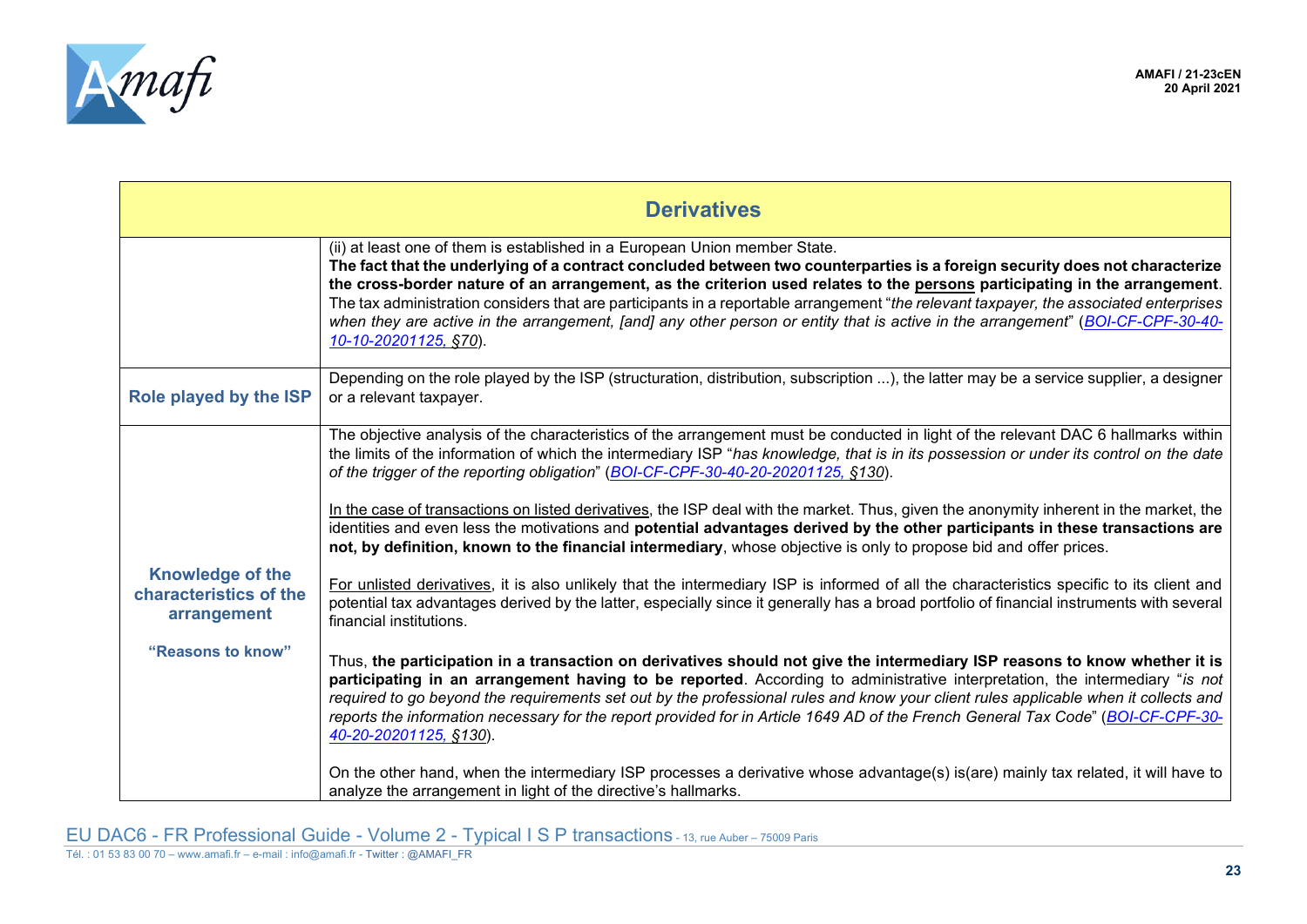

<span id="page-23-0"></span>

|                                                                                                                                                                                                  | <b>Derivatives</b>                                                                                                                                                                                                                                                                                                                                                                                                                                                                                                                                                                                                                                    |
|--------------------------------------------------------------------------------------------------------------------------------------------------------------------------------------------------|-------------------------------------------------------------------------------------------------------------------------------------------------------------------------------------------------------------------------------------------------------------------------------------------------------------------------------------------------------------------------------------------------------------------------------------------------------------------------------------------------------------------------------------------------------------------------------------------------------------------------------------------------------|
| sk                                                                                                                                                                                               | The client's freedom to choose between a physical holding of a security or synthetic holding cannot, as such, constitute<br>a presumption that one of the main advantages of a derivative contract is obtaining a tax benefit. The choice to use a financial<br>instrument depends on a certain number of considerations, each financial instrument having specific legal, commercial and -<br>sometimes - tax consequences.                                                                                                                                                                                                                          |
|                                                                                                                                                                                                  | Example: many hedge funds implement investment strategies based exclusively on derivatives, that they use to acquire<br>exposure to increases and/or decreases on a wide range of underling assets.                                                                                                                                                                                                                                                                                                                                                                                                                                                   |
|                                                                                                                                                                                                  | The criterion of the main benefit must be appreciated "objectively". In this respect, the BOFiP specifies that "the importance of the<br>tax benefit is notably determined depending on the value of the tax advantage compared to the value of the other advantages<br>derived from the arrangement" (BOI-CF-CPF-30-40-10-10-20201125, \$150). From this point of view, the tax advantage will be<br>considered as the main benefit or one of the main benefits of an arrangement when it represents a significant part of the<br>total benefit that may be derived from the arrangement.                                                            |
|                                                                                                                                                                                                  | In the specific case of derivatives, the tax advantage is generally ancillary compared with the non-tax advantages (see<br>above, Description and objectives of derivatives).                                                                                                                                                                                                                                                                                                                                                                                                                                                                         |
|                                                                                                                                                                                                  | A2 - collection of fees (or interest or remuneration) fixed by reference to the amount of the tax advantage?                                                                                                                                                                                                                                                                                                                                                                                                                                                                                                                                          |
| <b>Relevant hallmarks*</b><br>"The main benefit<br>criterion must be<br>fulfilled for the presence<br>of the hallmarks<br>discussed here to lead<br>to reporting a cross-<br>border arrangement. | According to the administration, hallmark A2 concerns "arrangements that present a direct link between the tax advantages obtained<br>by the relevant taxpayer and the fees invoiced by the intermediary to its client" (BOI-CF-CPF-30-40-30-10-20201125, §70).<br>Accordingly, this hallmark is applicable if the remuneration received has a direct link with the tax advantage obtained by the taxpayer.<br>As an example, the BOFIP cites as a reportable arrangement "the amount of the fees of a tax lawyer () calculated based on a<br>percentage of the tax savings made pursuant to the arrangement" (BOI-CF-CPF-30-40-30-10-20201125, §60). |
|                                                                                                                                                                                                  | The bid and offer prices are determined depending on mathematical models (for example, the Black-Scholes model) and come from<br>parameters observable on the market such as the share price, discount rate linked to the currency, the estimated volatility, the<br>number of calendar days between the date of calculation and the maturity of the derivative, and the dividend rate. The estimated<br>dividend rate that takes into account the anticipations of the different market players is thus a pricing element among others.                                                                                                              |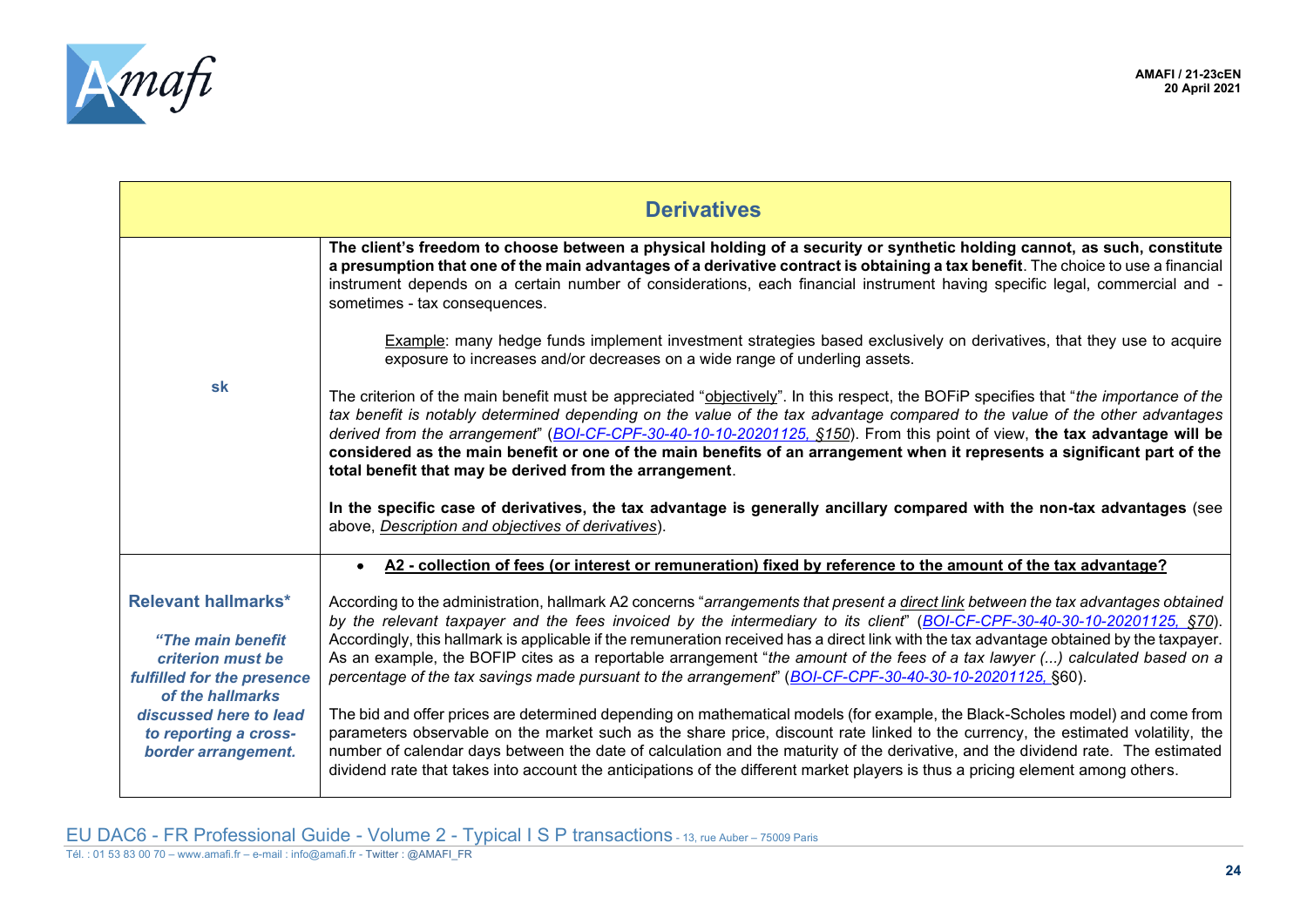

| <b>Derivatives</b>                                                                                                                                                                                                                                                                                                                                                                                                                                                                                                                                                                                                                               |  |
|--------------------------------------------------------------------------------------------------------------------------------------------------------------------------------------------------------------------------------------------------------------------------------------------------------------------------------------------------------------------------------------------------------------------------------------------------------------------------------------------------------------------------------------------------------------------------------------------------------------------------------------------------|--|
| Consequently, the pricing method of a derivative should not be confused with the calculation of fees fixed by direct<br>reference to a tax advantage. Therefore, hallmark A2 should not generally be applicable to derivatives.                                                                                                                                                                                                                                                                                                                                                                                                                  |  |
| A3 - standardized documentation and/or structure available to more than one relevant taxpayer without a need to<br>be substantially customized? (ex: ISDA agreement)                                                                                                                                                                                                                                                                                                                                                                                                                                                                             |  |
| Concerning hallmark A3, the BEPS 2015 final Report on action 12, which inspired the DAC 6 Directive, refers to "a prefabricated<br>tax product that can be used as such, or after limited modifications". This is a "double" hallmark that, in addition to the presence of<br>a main tax benefit, must satisfy two conditions:                                                                                                                                                                                                                                                                                                                   |  |
| a. The arrangement is based on a substantially standardized documentation and/or structure. This condition is difficult<br>to appreciate. Documentation is standardized when it includes standardized legal documents that require little or no<br>modifications to adapt to the client's situation, that do not need to receive additional important professional advice or services<br>for their particular needs and that may be implemented as such.                                                                                                                                                                                         |  |
| The client purchases this standardized documentation and not specific tax advice to meet to its specific facts and<br>circumstances. The same reasoning applies to standardized structures. According to the positions expressed orally by the<br>administration, this hallmark concerns highly standardized arrangements.                                                                                                                                                                                                                                                                                                                       |  |
| b. The arrangement is available to more than one relevant taxpayer without a need to be substantially customized to<br>be implemented. For the hallmark to be met, the substantially standardized documentation/structure, when the<br>arrangement is sold to the client, is immediately available to be implemented by the client without any substantial<br>modification being required. It is not necessary for the arrangement to be effectively sold to several taxpayers.                                                                                                                                                                  |  |
| "Many banking and financial products, instruments and transactions are offered to a broad public based on standardized<br>documentation. They can meet the characteristics set out in hallmark A.3. However, in the absence of other hallmarks set<br>out in Article 1649 AH of the French General Tax Code, and assuming the tax advantage derived is provided for by French law<br>and use of these products complies with the legislator's intention, the arrangements that include such banking and financial<br>products, instruments and transactions do not need to be reported. This is the case notably of standardized procedures that |  |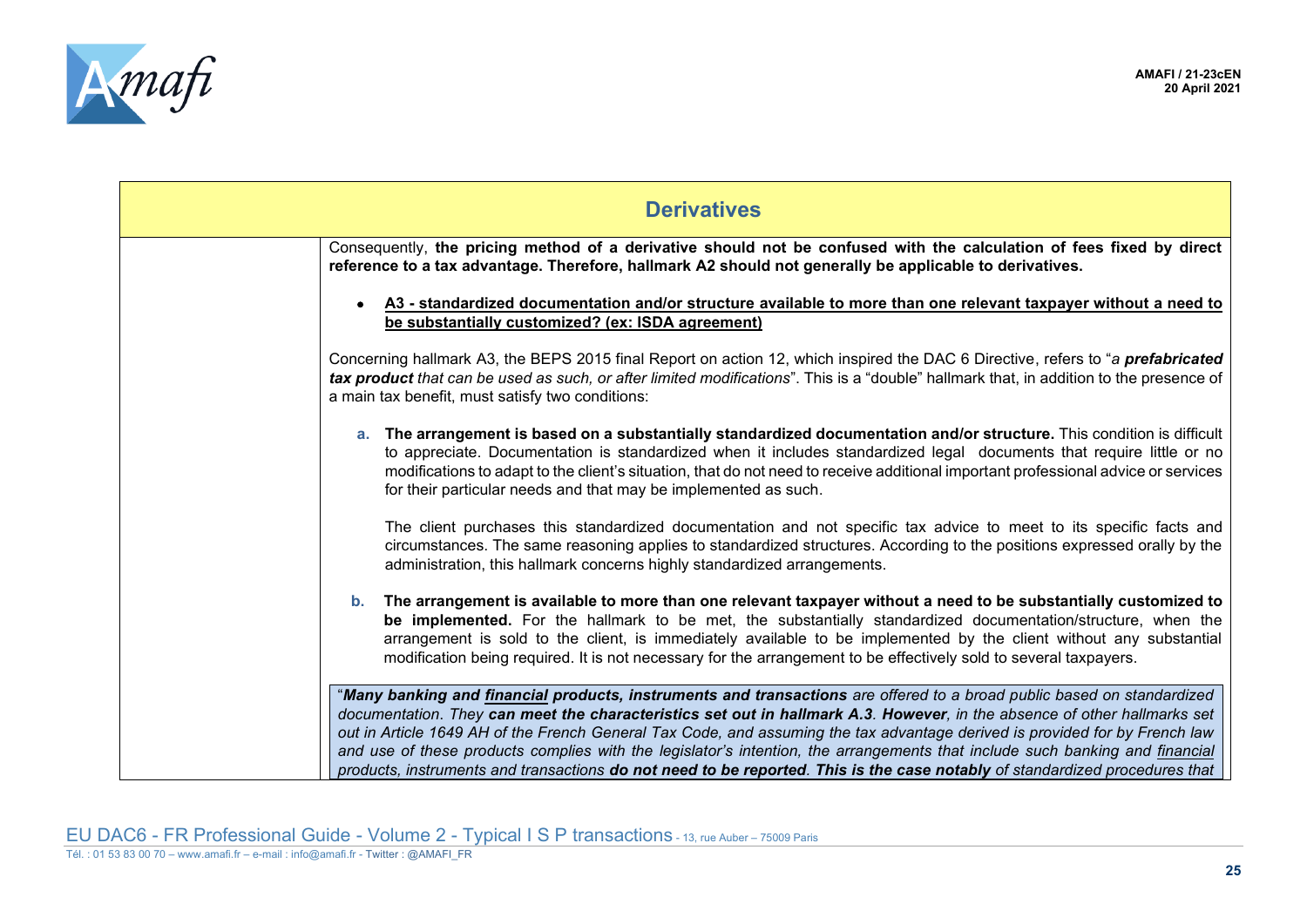

| <b>Derivatives</b>                                                                                                                                                                                                                                                                                                                                                                                                                                                                                                                                                                                                                                                                                                                                                                                                     |  |
|------------------------------------------------------------------------------------------------------------------------------------------------------------------------------------------------------------------------------------------------------------------------------------------------------------------------------------------------------------------------------------------------------------------------------------------------------------------------------------------------------------------------------------------------------------------------------------------------------------------------------------------------------------------------------------------------------------------------------------------------------------------------------------------------------------------------|--|
| use standardized documentation or <b>model master agreements</b> , such as certain routine market transactions. Example:<br>Acquisition of financial instruments traded on a stock exchange" (BOI-CF-CPF-30-40-30-10-20201125, §110).                                                                                                                                                                                                                                                                                                                                                                                                                                                                                                                                                                                  |  |
| The master agreements generally used by the financial intermediaries for derivatives likely not to be reported are the following:                                                                                                                                                                                                                                                                                                                                                                                                                                                                                                                                                                                                                                                                                      |  |
| The master agreements on international derivatives such as the ISDA Master Agreement published by the ISDA<br>(International Swaps and Derivatives Association) or<br>Their domestic equivalents such as (non-exhaustive list):<br>the FBF master agreement on financial futures instruments published by the FBF (French Banking Federation);<br>the DRV (Deutsche Rahmenvertrag für Finanztermingeschäfte) master agreement on financial futures instruments<br>published by the Bankenverband (Association of German banks);<br>The Euromaster (Master Agreement for Financial Transactions) master agreement on transactions on derivatives<br>published by the FBE (European Union Banking Federation) in cooperation with the European Savings Banks Group and<br>the European Association of Cooperative Banks. |  |
| Such master agreements do not generally take on the characteristics of hallmark A3. These agreements ensure a consistent<br>sharing of the commercial and legal risks between the counterparties. They generally undergo significant adjustments as part of the<br>negotiations between the parties.                                                                                                                                                                                                                                                                                                                                                                                                                                                                                                                   |  |
| The counterparties have to customize the master agreement to reflect their own points of view concerning certain risks and the<br>nature of the commercial relation with their counterparty. There are specific parameters on which the parties must agree in the<br>master agreement - for example, the determination of the branches of the legal entities parties to the agreement, acceptable<br>guarantees, offsetting provisions and applicable late payment interest rates. In addition, the essential conditions of the individual<br>transactions governed by the master agreement, such as pricing, must be agreed separately.                                                                                                                                                                               |  |
| These master agreements have been developed in time for commercial reasons and ensure a consistent sharing of the commercial<br>and legal risks between the counterparties. They were not developed as tax products and, the tax clauses that they may contain<br>are only intended to allocate the risks and tax liabilities between the parties.                                                                                                                                                                                                                                                                                                                                                                                                                                                                     |  |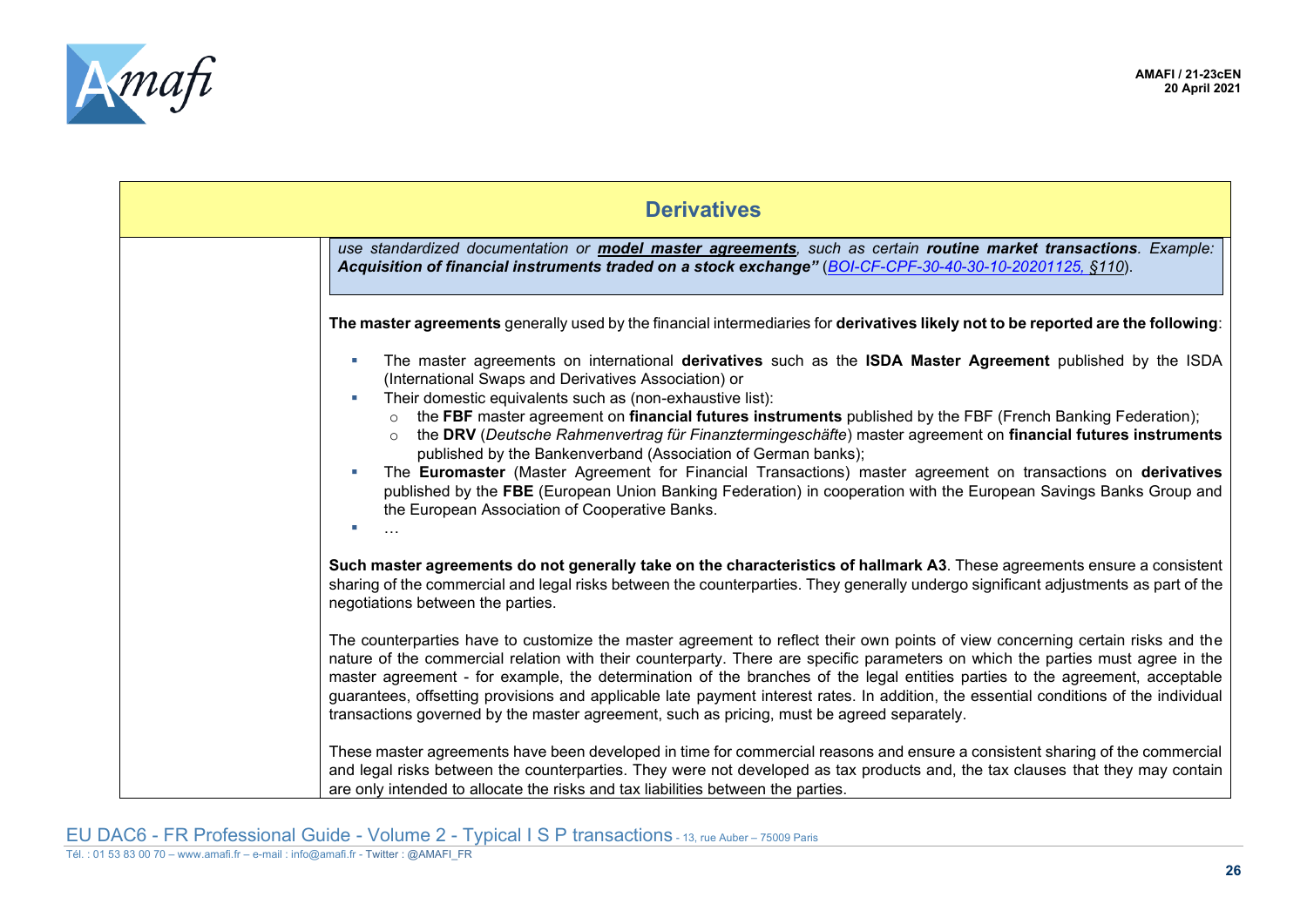

| <b>Derivatives</b> |                                                                                                                                                                                                                                                                                                                                                                                                                                                                                                                                                                                                                                                                                                                        |
|--------------------|------------------------------------------------------------------------------------------------------------------------------------------------------------------------------------------------------------------------------------------------------------------------------------------------------------------------------------------------------------------------------------------------------------------------------------------------------------------------------------------------------------------------------------------------------------------------------------------------------------------------------------------------------------------------------------------------------------------------|
|                    | In line with the work of the OECD aimed at seizing "the "prefabricated" tax products, the term "standardized documentation" of<br>hallmark A3 means the "mass arrangements" whose standardized conditions are specifically related to the tax advantage from<br>which the co-contracting party may benefit without substantial customization to its situation. Therefore, it does not apply to<br>commercially standardized master documentation such as described above.                                                                                                                                                                                                                                              |
|                    | The absence of systematic characterization of hallmark A3 regarding the master agreements used by the financial market is<br>comforted by the new wording of the BOFiP. Now referring to financial transactions, as requested by the AMAFI, in addition to the<br>banking transactions previously referred to, the Administration abandons the imperative characterization of hallmark A3 in favor of<br>a simply optional characterization:                                                                                                                                                                                                                                                                           |
|                    | Many banking <b>and financial</b> products, instruments and transactions are offered to a broad public based on standardized<br>documents. They <b>consequently meet may fulfil</b> the characteristics set out in hallmark A.3.                                                                                                                                                                                                                                                                                                                                                                                                                                                                                       |
|                    | In conclusion, a derivative arrangement based on a master agreement such as those mentioned above does not constitute,<br>under normal circumstances, a "mass arrangement" for tax purposes likely to be reported. This appreciation is supported<br>by the administration that mentions their non-reportable nature, in the absence of other hallmarks set out in Article 1649 AH of the<br>French General Tax Code and assuming the tax advantage derived is provided for by French law and use of these products complies<br>with the legislator's intention (BOI-CF-CPF-30-40-30-10-20201125, §110).                                                                                                               |
|                    | B2 - conversion of income into another category of revenue taxed at a lower level?                                                                                                                                                                                                                                                                                                                                                                                                                                                                                                                                                                                                                                     |
|                    | For the analysis of this hallmark, the Association considers that it must be held that the conversion is by nature a change of state<br>compared to an initial starting situation that is to be compared with a later situation and not with a hypothetical situation. Thus,<br>hallmark B2 is not intended to compare for example an investment in a financial product subject to a specific tax regime<br>(arrangement A) with a theoretical investment in another financial product subject to a different tax regime (arrangement B) when<br>these two arrangements have different legal effects or economic benefits and arrangement A, considered as a whole, does not<br>fulfil the main tax benefit criterion. |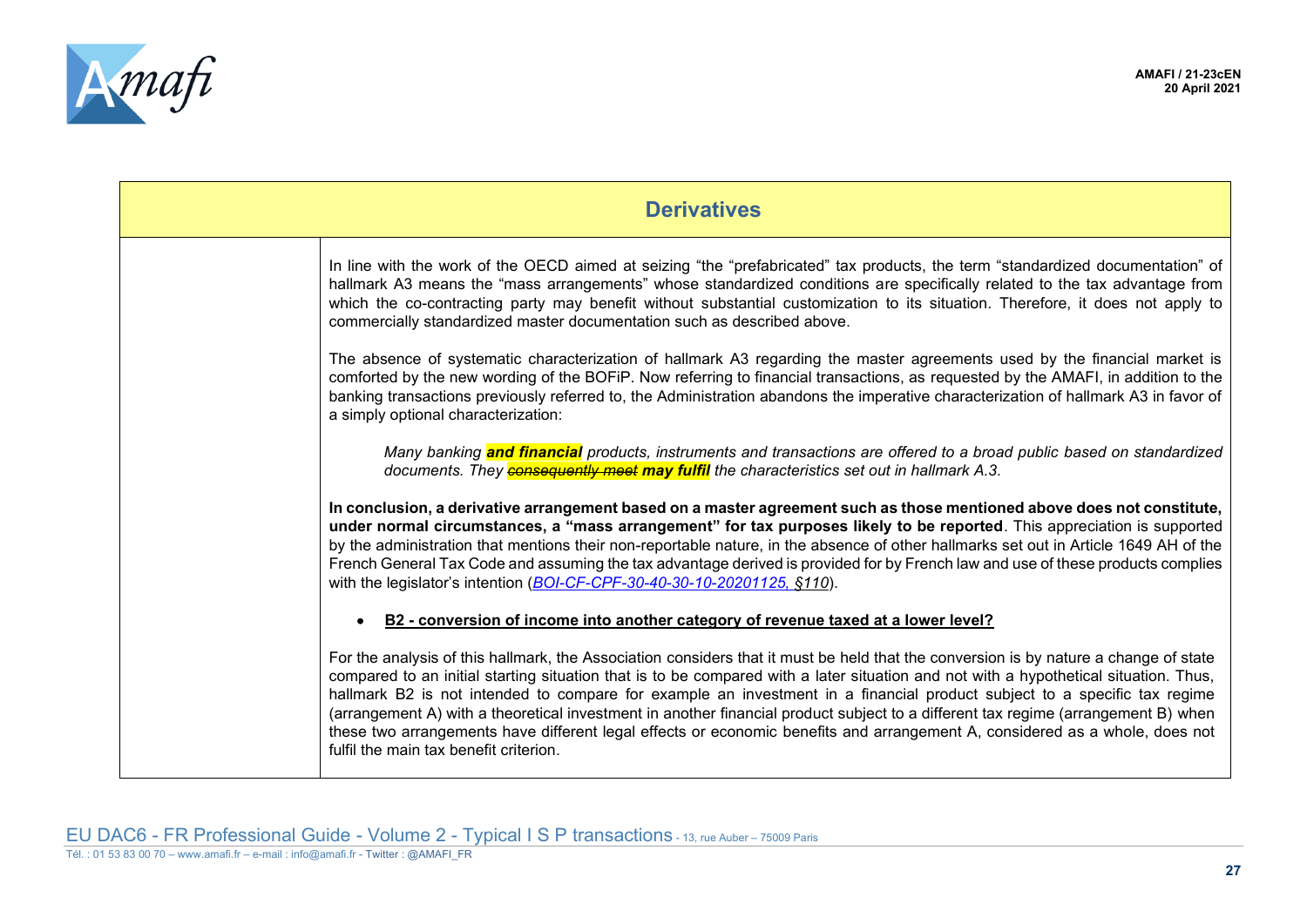

<span id="page-27-1"></span><span id="page-27-0"></span>

| <b>Derivatives</b>                                |                                                                                                                                                                                                                                                                                                                                                                                                                                                                                                                                                                                                                                                                                        |
|---------------------------------------------------|----------------------------------------------------------------------------------------------------------------------------------------------------------------------------------------------------------------------------------------------------------------------------------------------------------------------------------------------------------------------------------------------------------------------------------------------------------------------------------------------------------------------------------------------------------------------------------------------------------------------------------------------------------------------------------------|
|                                                   | The tax administration specifies that hallmark B2 refers to "cross-border arrangements converting profits into capital, gifts or any<br>other category of revenue and resulting in the application of a low or zero taxation" (BOI-CF-CPF-30-40-30-10-20201125, §180).                                                                                                                                                                                                                                                                                                                                                                                                                 |
|                                                   | The simple choice of a synthetic holding rather than a physical holding of an underlying asset is not an arrangement that<br>involves a conversion of income. When the decision is made to invest in a derivative at a moment T 0 with potentially type X<br>income, the income to which the taxpayer will be entitled in time will not be converted. In a moment T 1, the income to which the<br>taxpayer will be entitled will still be type X income.                                                                                                                                                                                                                               |
|                                                   | More generally, in the context of derivatives, there is no conversion of income compared to the initial starting situation. Conversion<br>is by nature a change of situation compared to an initial starting situation that is to be compared with a later situation and not with<br>another hypothetical situation. Therefore, hallmark B2 should not be applicable to derivatives.                                                                                                                                                                                                                                                                                                   |
|                                                   | In any event, the characterization of hallmark B2 depends on facts and circumstances specific to each arrangement.                                                                                                                                                                                                                                                                                                                                                                                                                                                                                                                                                                     |
| <b>Regulatory</b><br>documentary and<br>framework | Annex I, section C of directive MiFID II (EU) 2014/65<br>Article 2(5) of the EMIR regulation (EU) 648/2012<br>Directive MiFID II (EU) 2014/65 in Article 4(1)(46) and annex 1 Section C<br>Article 2(6) of the EMIR regulation (EU) 648/2012<br>For the TRS: Guidelines for competent authorities and UCITS management companies on ETFs and other UCITS issues<br>Nota: Level 3 text not relevant for the definition of a TRS but sole specific regulatory reference for this type of<br>➤<br>derivative.                                                                                                                                                                             |
| <b>Reportability under</b><br>DAC <sub>6</sub>    | Subject to atypical situations, derivatives should not generally be reported: neither the tax benefit criterion, nor the DAC<br>6 hallmarks should be considered as fulfilled. More specifically, all of the derivatives listed should be excluded from the<br>scope of the report when the intermediary on the market does not have any specific information or knowledge of a potential tax<br>advantage that could be derived by the user from the arrangement. Regarding OTC derivatives, they should not be reported, in the<br>absence of preponderant tax advantage compared to the commercial and economic advantages related to the intrinsic mechanism<br>of the derivative. |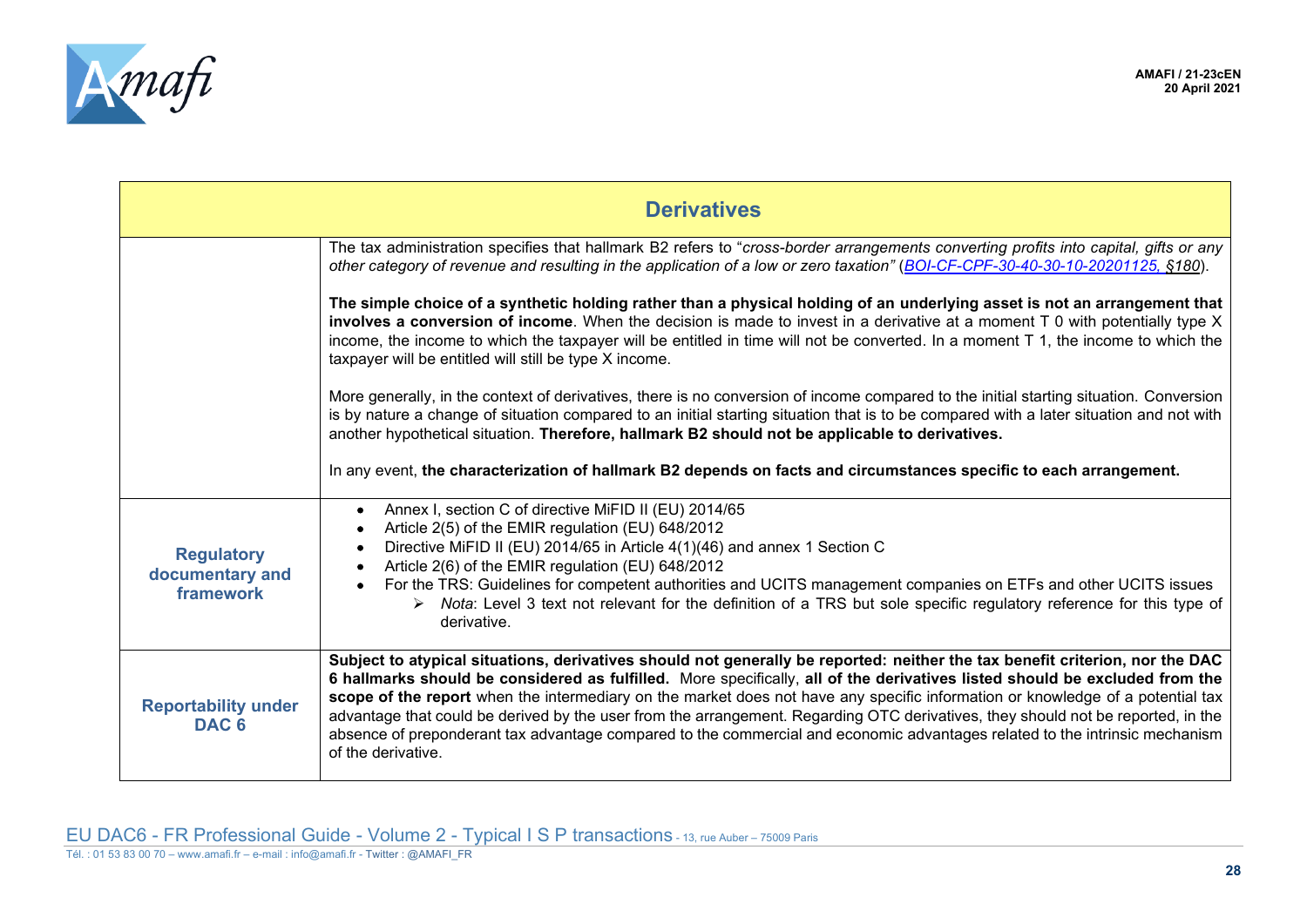

| <b>Derivatives</b> |                                                                                                                                                                                                                                                                                |
|--------------------|--------------------------------------------------------------------------------------------------------------------------------------------------------------------------------------------------------------------------------------------------------------------------------|
|                    | In accordance with DAC 6's purpose, the situations ruled atypical either due to the financial conditions compared to the market<br>conditions, or due to their simultaneous combination with other arrangements have to be analyzed more precisely on a case by<br>case basis. |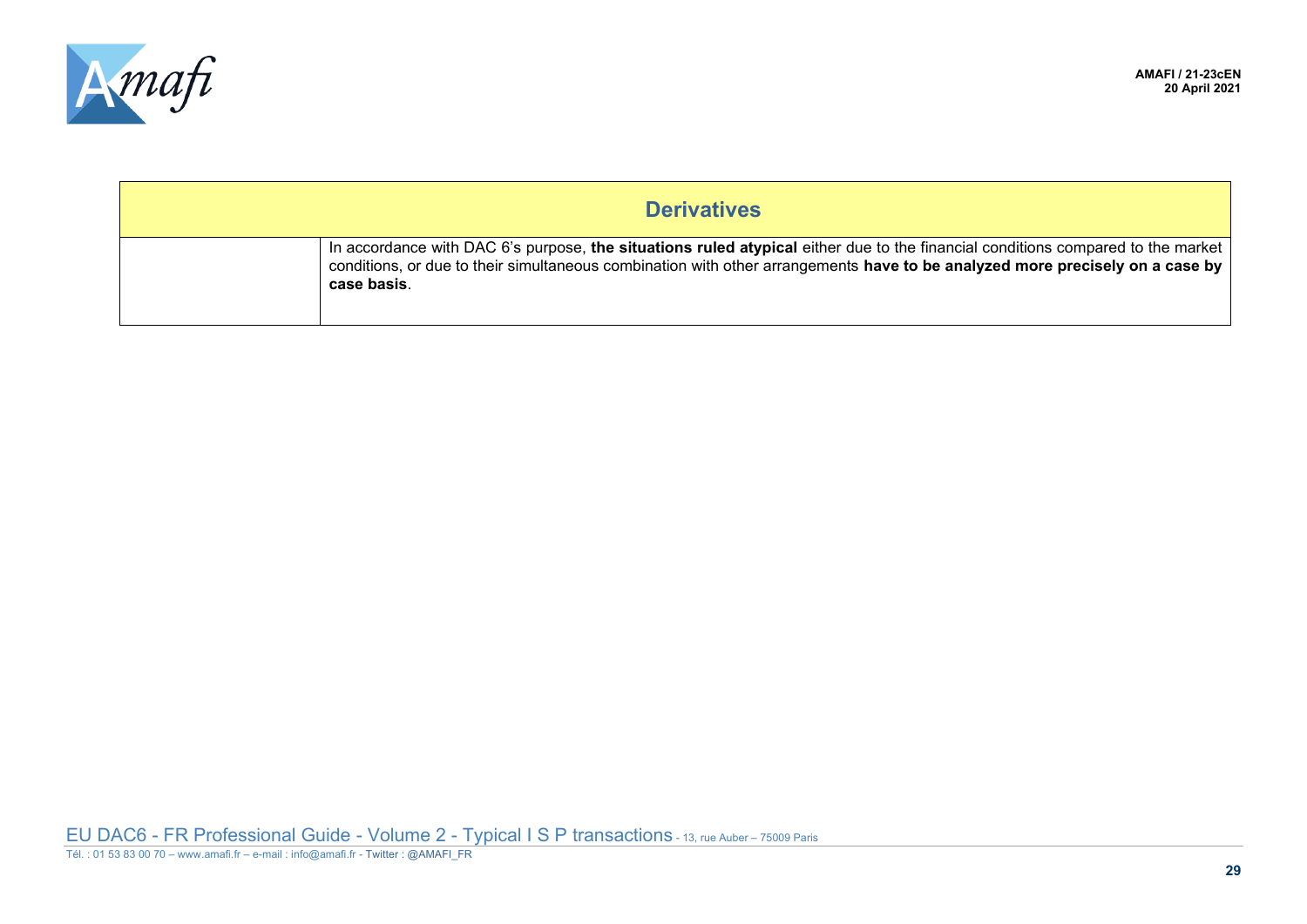

#### **3. Structured notes**

<span id="page-29-2"></span><span id="page-29-1"></span><span id="page-29-0"></span>

| <b>Structured notes</b>                                     |                                                                                                                                                                                                                                                                                                                                                     |
|-------------------------------------------------------------|-----------------------------------------------------------------------------------------------------------------------------------------------------------------------------------------------------------------------------------------------------------------------------------------------------------------------------------------------------|
| <b>Description and</b><br>objectives of<br>structured notes | They are debt securities whose income can be based in all or part on the performance of one or more financial assets (a share, a<br>basket of shares, a share index, or any other type of underlying or basket of various underlying (static or dynamic)).                                                                                          |
|                                                             | Structured notes:                                                                                                                                                                                                                                                                                                                                   |
|                                                             | offer companies access to more flexible financing with respect to maturity dates, issue currency and repayment terms;<br>offer investors investment and placement solutions;                                                                                                                                                                        |
|                                                             | generate financial leverage, accessible investment and an allocation between different asset categories (cross-asset);<br>offer complex exposures to investors (to the volatility of the underlying, to the estimate of the dividends for the next few years,<br>to the correlation between different sectors, between different currencies, etc.); |
|                                                             | benefit from a different balance sheet, prudential and accounting treatment;<br>facilitate the establishment of a general investment strategy allowing the client to manage more efficiently the risk related to                                                                                                                                    |
|                                                             | a type of share or portfolio;<br>access certain underling assets, notably on emerging markets, which would not be possible through a direct holding of the<br>asset:                                                                                                                                                                                |
|                                                             | acquire an exposure to appreciations and depreciations.                                                                                                                                                                                                                                                                                             |
|                                                             | These notes also offer several financial advantages:                                                                                                                                                                                                                                                                                                |
|                                                             | the purchase cost of the underlying (securities) may be higher (the direct holding of an asset generates multiple costs notably<br>٠<br>management and account costs);                                                                                                                                                                              |
|                                                             | the constraint and operational cost are less high to enter in a structured note replicating the performance of a basket of<br>٠<br>shares/bonds rather than purchase each share/bond composing this basket (and to get shares in/out when the basket is<br>dynamic).                                                                                |
| <b>Examples</b>                                             | Structured notes can notably take the following forms:                                                                                                                                                                                                                                                                                              |
|                                                             | <b>Structured certificates or bonds</b><br>n.                                                                                                                                                                                                                                                                                                       |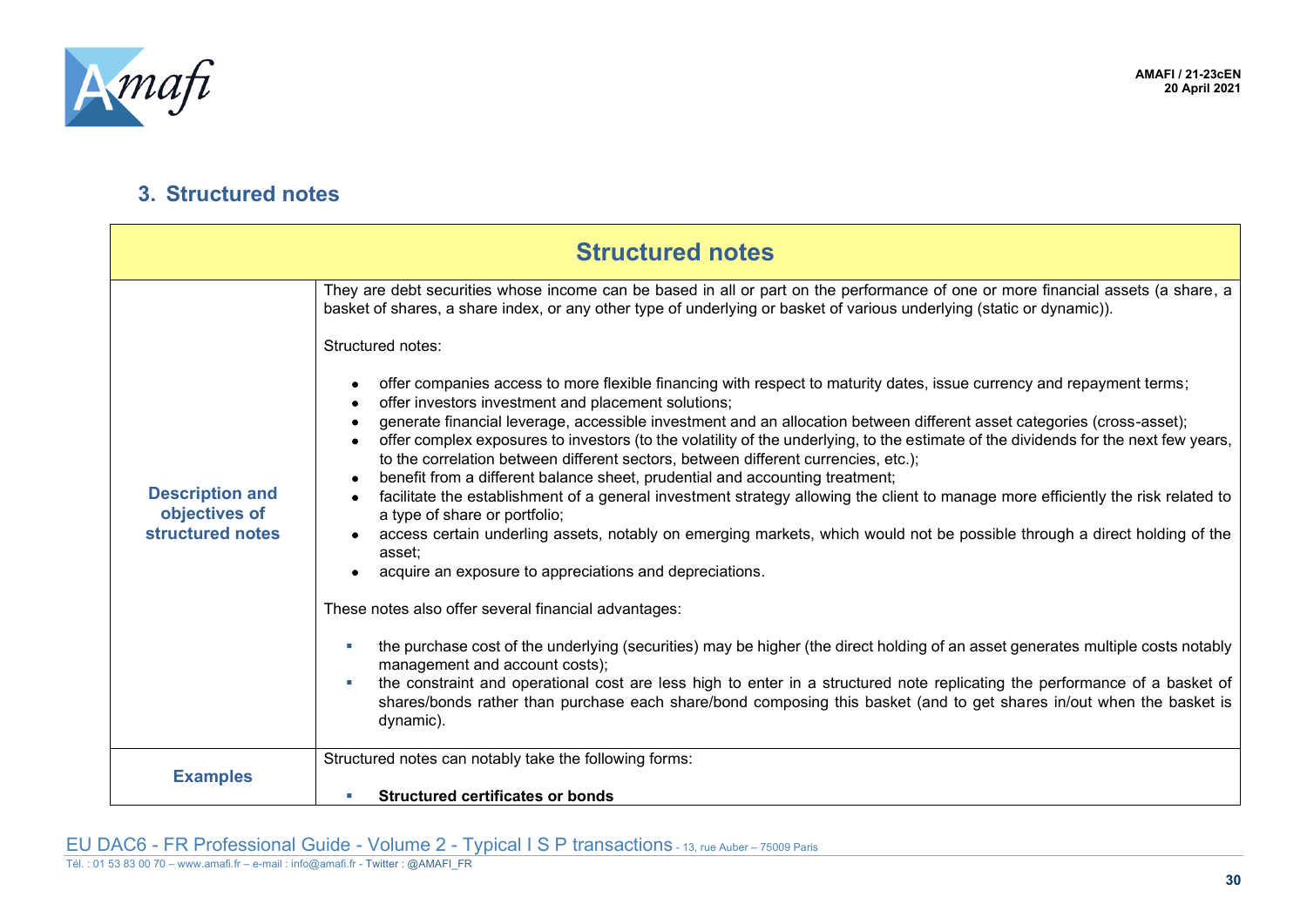

<span id="page-30-1"></span><span id="page-30-0"></span>

| <b>Structured notes</b>                          |                                                                                                                                                                                                                                                                                                                                                                                                                                                                                                                                                   |
|--------------------------------------------------|---------------------------------------------------------------------------------------------------------------------------------------------------------------------------------------------------------------------------------------------------------------------------------------------------------------------------------------------------------------------------------------------------------------------------------------------------------------------------------------------------------------------------------------------------|
|                                                  | Certificates are debt securities backed by other assets or related to the performance of other assets issued by credit institutions or<br>investment firms whose purpose is to offer investment and/or savings solutions to investors. An issuance is accompanied by final<br>conditions (document describing the terms of the transaction) when they are issued in the context of a base prospectus.                                                                                                                                             |
|                                                  | Like the derivatives mentioned above, structured instruments offer investors a linear performance or a non-linear performance<br>compared to the performance of an underlying asset (that can be, for example, raw material, currency, bond, share, index or a<br>combination thereof).                                                                                                                                                                                                                                                           |
|                                                  | Euro medium term notes (EMTN):                                                                                                                                                                                                                                                                                                                                                                                                                                                                                                                    |
|                                                  | EMTN are medium maturity debt securities, issued by companies wishing to access the market seeking financing. An issuance is<br>accompanied by the publication of a prospectus (document describing the terms of the transaction) by the issuing company, valid for<br>all future issuances.                                                                                                                                                                                                                                                      |
| <b>Cross-border nature of</b><br>the arrangement | Regarding structured notes, the cross-border nature of an arrangement should be established when:                                                                                                                                                                                                                                                                                                                                                                                                                                                 |
|                                                  | (i) the counterparties are not established for tax purposes in the same jurisdiction and;<br>(ii) at least one of them is established in a European Union member State.                                                                                                                                                                                                                                                                                                                                                                           |
|                                                  | The mere fact that the underlying of the certificate or EMTN is a foreign security does not characterize the cross-border<br>nature of a transaction on this security since this characterization is attached to the persons participating in the<br>arrangement. The tax administration considers as participants in a reportable arrangement "the relevant taxpayer, the associated<br>enterprises when they are active in the arrangement [and] any other person that is active in the arrangement" (BOI-CF-CPF-30-40-<br>10-1020201125, §70). |
| Role played by the ISP                           | Depending on the role played by the ISP (issuance, structuration, distribution or subscription), it can be a provider of services, a<br>designer or a relevant taxpayer. Thus, it could be considered as:                                                                                                                                                                                                                                                                                                                                         |
|                                                  | intermediary designer of an EMTN;                                                                                                                                                                                                                                                                                                                                                                                                                                                                                                                 |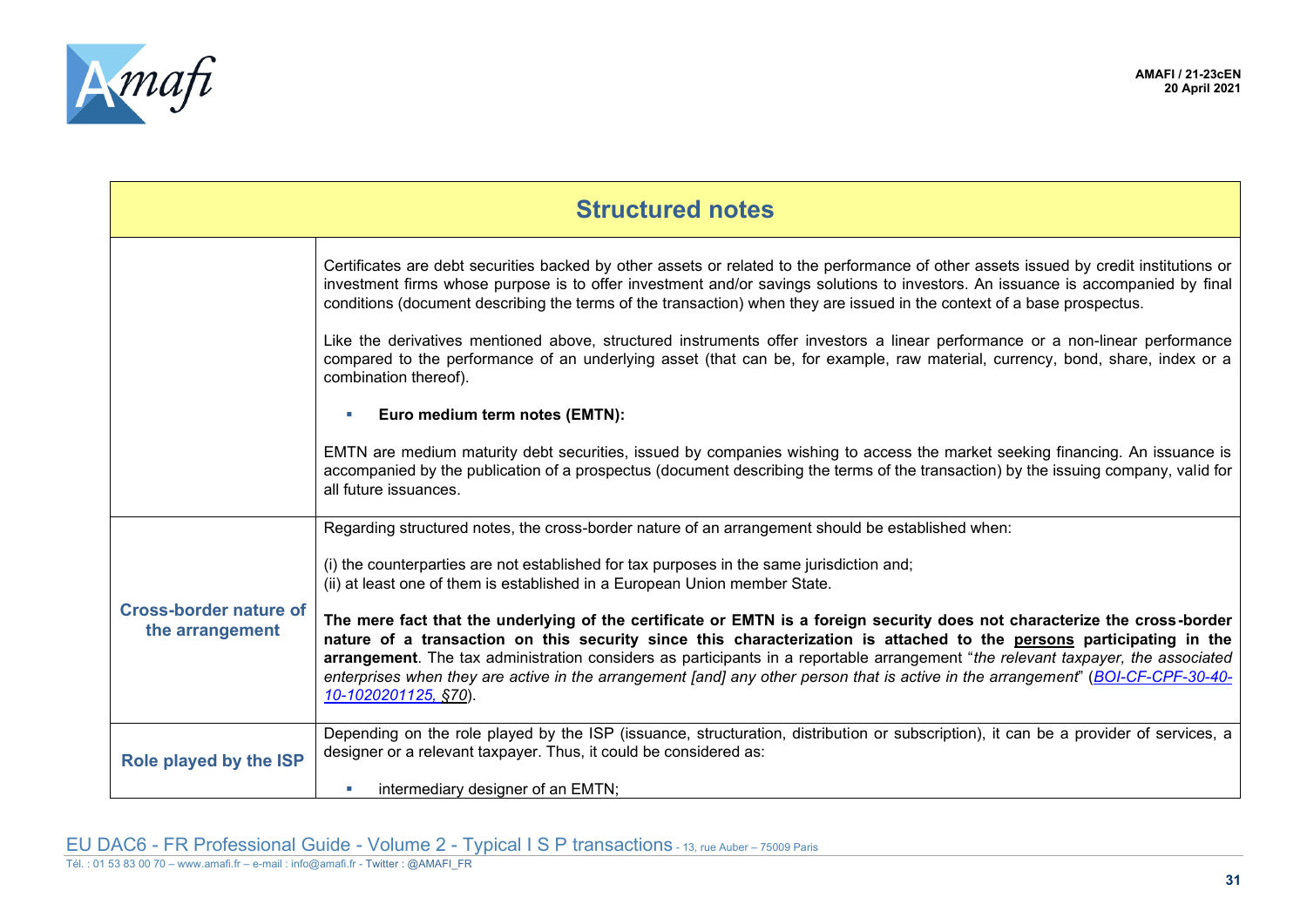

<span id="page-31-1"></span><span id="page-31-0"></span>

| <b>Structured notes</b>                                                              |                                                                                                                                                                                                                                                                                                                                                                                                                                                                                            |
|--------------------------------------------------------------------------------------|--------------------------------------------------------------------------------------------------------------------------------------------------------------------------------------------------------------------------------------------------------------------------------------------------------------------------------------------------------------------------------------------------------------------------------------------------------------------------------------------|
|                                                                                      | intermediary provider of services, if it places or distributes a structured note.                                                                                                                                                                                                                                                                                                                                                                                                          |
| <b>Knowledge of the</b><br>characteristics of the<br>arrangement<br>"Reason to know" | In principle, the motivations, the final use of an arrangement by a client or the tax advantage that it is likely to derive<br>therefrom are not known to the intermediary ISP. But this would not be the case in the event of arrangements designed for<br>the purpose of generating identified tax impacts.                                                                                                                                                                              |
|                                                                                      | The "reasons to know" (to be differentiated from knowledge of the client's motivations) that an arrangement is reportable in accordance<br>with DAC 6 depend on the role played by the ISP ("knowing" designer or provider of services) and requires in any event an objective<br>analysis of the characteristics of the transaction in light of the applicable DAC6 hallmarks.                                                                                                            |
|                                                                                      | Through its offer of structured notes, the ISP proposes first of all investment solutions and placement products. The tax motivation or<br>ultimate use of the arrangement (holding or sale of the position, holding period, etc.) is not generally known to the intermediary ISP.                                                                                                                                                                                                         |
|                                                                                      | In the case of structured notes listed on a regulated market or MTF (Multilateral Transaction Facility) given the anonymity, the potential<br>main tax advantages derived by the investors are, by definition, unknown to the designer intermediary whose purpose is solely to<br>propose prices depending on supply and demand. In such case, the "reason to know" criterion seems difficult to be considered as<br>fulfilled.                                                            |
|                                                                                      | In the other cases, the issuances of structured notes constitute considerable volumes of transactions and, in most cases, it is unlikely<br>that the intermediary ISP knows all the facts and tax characteristics of its clients, especially since the latter probably have a large<br>portfolio of financial instruments with several financial institutions. Therefore, the "reason to know" criterion would not generally be<br>fulfilled, save in special circumstances justifying it. |
| <b>Main benefit test</b>                                                             | The comparative analysis of a direct holding of a security and the subscription of a note/certificate whose performance<br>faithfully reflects the performance of these securities cannot constitute a relevant comparison to determine the presence of                                                                                                                                                                                                                                    |
| "MBT"                                                                                | a main tax benefit, when the holding of the certificate / "note" of an asset has multiple consequences from commercial, legal,<br>regulatory points of view.                                                                                                                                                                                                                                                                                                                               |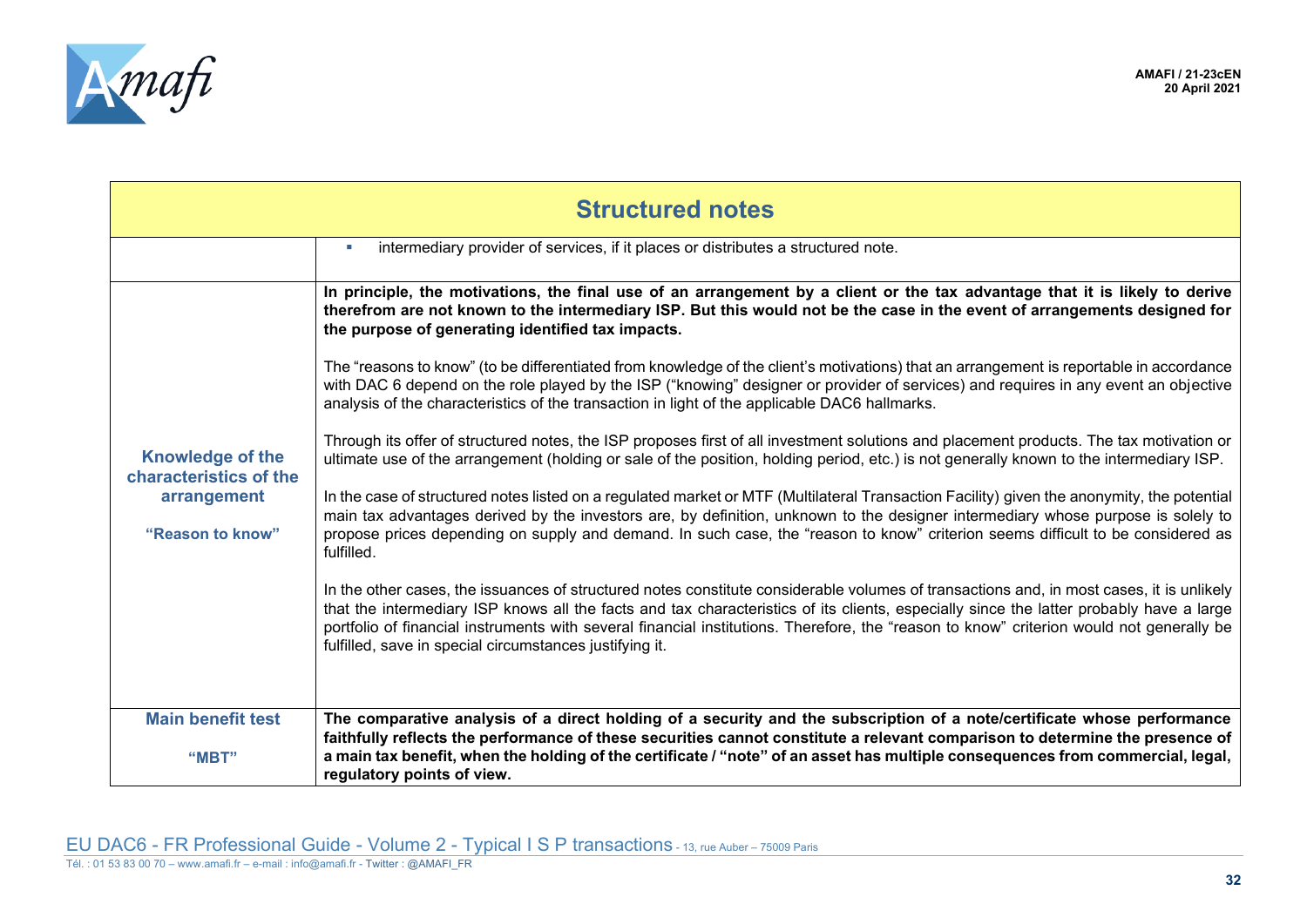

<span id="page-32-0"></span>

| <b>Structured notes</b>                                                                                                         |                                                                                                                                                                                                                                                                                                                                                                                                                                                                                                                                                                                     |
|---------------------------------------------------------------------------------------------------------------------------------|-------------------------------------------------------------------------------------------------------------------------------------------------------------------------------------------------------------------------------------------------------------------------------------------------------------------------------------------------------------------------------------------------------------------------------------------------------------------------------------------------------------------------------------------------------------------------------------|
|                                                                                                                                 | The client's freedom of choice between a physical holding of a security or synthetic holding cannot therefore, as such, constitute a<br>presumption that one of the main advantages of an issuance of structured notes is a tax advantage.                                                                                                                                                                                                                                                                                                                                          |
|                                                                                                                                 | Given the economic motivations reffered to above, the fact that a structured note replicate substantially the performance (and notably<br>the income of the underlying that may be subject, as the case may be, to withholding tax) of underlying security(ie)s is not sufficient<br>in itself to deduce therefrom the presence of a mainly tax benefit.                                                                                                                                                                                                                            |
|                                                                                                                                 | In principle, the transactions subscribed in the context of an issuance of structured notes that can be indifferently<br>implemented under the same conditions or circumstances by a client that would obtain or not a tax advantage, cannot be<br>considered as reportable arrangements with respect to the main tax benefit.                                                                                                                                                                                                                                                      |
|                                                                                                                                 | The main benefit criterion must be appreciated "objectively". In this respect, the BOFiP specifies that "the size of the tax advantage is<br>notably determined in light of the value of the tax advantage obtained compared to the value of the other advantages derived from the<br>arrangement" (BOI-CF-CPF-30-40-10-10-20201125, §150). From this point of view, the tax advantage will considered as the main<br>benefit or one of the main benefits of an arrangement when it represents a significant part of the total benefit that may be<br>derived from the arrangement. |
|                                                                                                                                 | When the structured note is intended to replicate an index or a basket of shares or when it presents an optional (warrant) or conditional<br>component, the mainly tax benefit criterion cannot, in any event, be fulfilled. We reserve the specific cases where the issued note is<br>specifically designed to give entitlement to a tax advantage identified with the holders.                                                                                                                                                                                                    |
| <b>Relevant hallmarks*</b>                                                                                                      | The main tax benefit must be jointly present with the hallmarks below to be considered as a reportable arrangement under DAC 6.                                                                                                                                                                                                                                                                                                                                                                                                                                                     |
| "The main benefit<br>criterion must be fulfilled<br>for the presence of the<br>hallmarks discussed<br>here to lead to reporting | A 2 - collection of fees (or interest or remuneration) fixed by reference to the amount of the tax advantage?<br>This hallmark only covers arrangements that present a direct link between the tax advantages obtained by the relevant taxpayer and<br>the fees invoiced by the intermediary to its client. As an example, the BOFIP cites as a reportable arrangement "the amount of the<br>fees of a tax lawyer () calculated based on a percentage of the tax savings made pursuant to the arrangement" (BOI-CF-CPF-30-<br>40-30-10-20201125, §60).                              |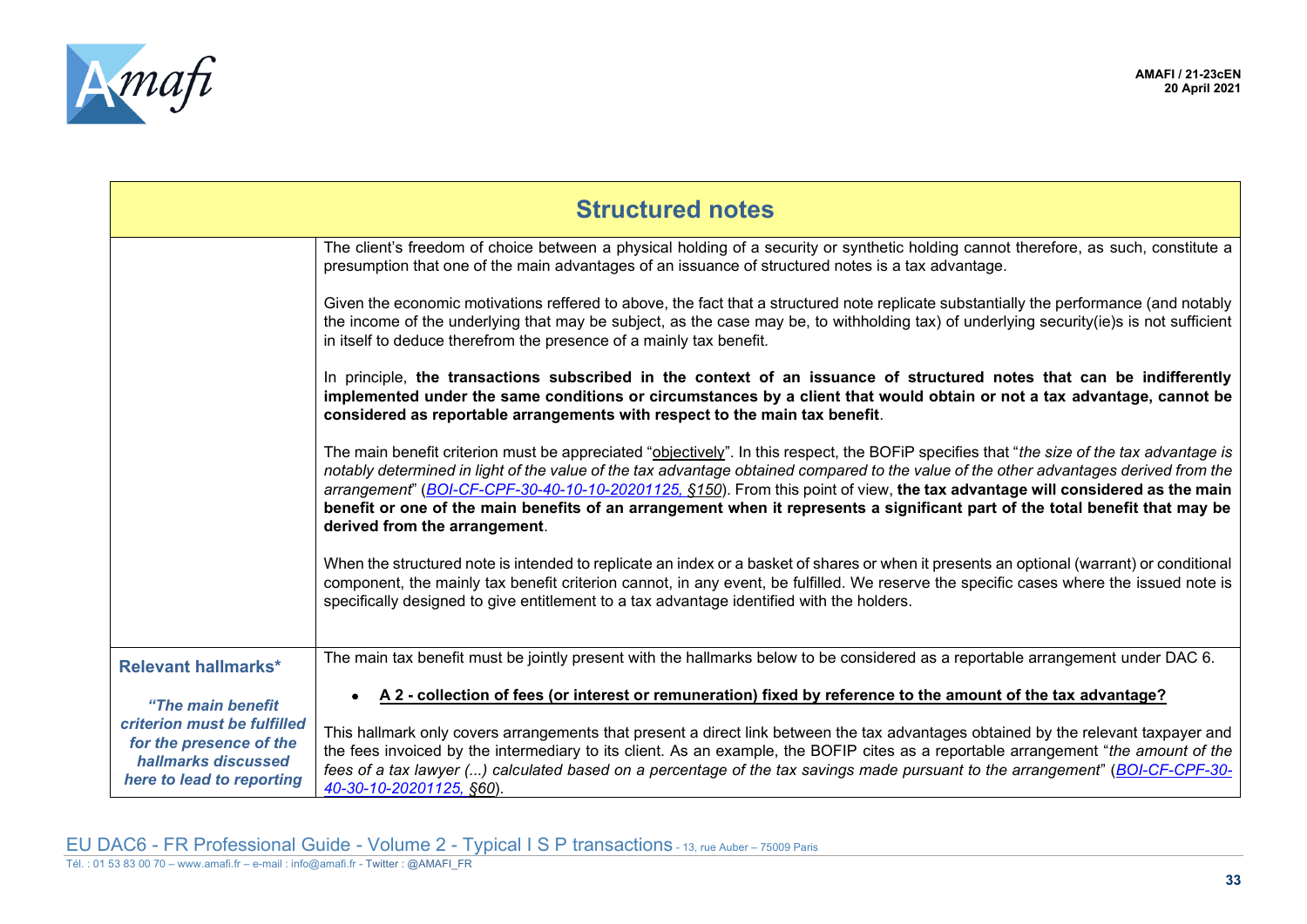

| <b>Structured notes</b>        |                                                                                                                                                                                                                                                                                                                                                                                                                                                                                 |
|--------------------------------|---------------------------------------------------------------------------------------------------------------------------------------------------------------------------------------------------------------------------------------------------------------------------------------------------------------------------------------------------------------------------------------------------------------------------------------------------------------------------------|
| a cross-border<br>arrangement. | In the event the tax advantage is simply be taken into account in the price of the transaction, the latter being very largely determined<br>by other structuration factors of the note, there will generally not be any direct link between the tax advantage and pricing. Therefore,<br>hallmark A2 should not be applicable to structured notes, unless the note has been precisely structured so as to generate<br>identified tax advantages.                                |
|                                | A3 - standardized documentation and/or structure available to more than one relevant taxpayer without a need to be<br>substantially customized?                                                                                                                                                                                                                                                                                                                                 |
|                                | Concerning hallmark A3, the BEPS 2015 final report on Action 12, which inspired the DAC 6Directive, refers to "a prefabricated tax<br>product that can be used as such, or after limited modifications". It is a "double" hallmark, that, in addition to the present of a main<br>tax benefit, must meet two conditions:                                                                                                                                                        |
|                                | a. The arrangement is based on a substantially standardized documentation and/or structure. This condition is difficult to<br>appreciate. Documentation is standardized when it includes standardized legal documents that require little or no<br>modifications to adapt to the client's situation, that do not need to receive substantial additional advice or professional services<br>for their specific needs and that can be implemented as such.                        |
|                                | The client purchases this standardized documentation and not specific tax advice to meet its specific facts and circumstances.<br>The same reasoning applies to standardized structures. According to the positions expressed orally by the administration, this<br>hallmark concerns highly standardized arrangements.                                                                                                                                                         |
|                                | b. The arrangement is available to more than one relevant taxpayer without a need to be substantially customized to be<br>implemented. For the hallmark to be met, the substantially standardized documentation/structure, when the arrangement is<br>sold to the client, is immediately available to be implemented by the client without any substantial modification being required.<br>It is not necessary for the arrangement to be effectively sold to several taxpayers. |
|                                | Hallmark A3 covers "mass arrangements", whose standardized conditions are specifically related to the tax advantage and can confer<br>this tax advantage without substantial customization to the client's situation. Thus, structured notes should not, under normal<br>circumstances, be legitimately characterized as "mass arrangements" for tax purposes.                                                                                                                  |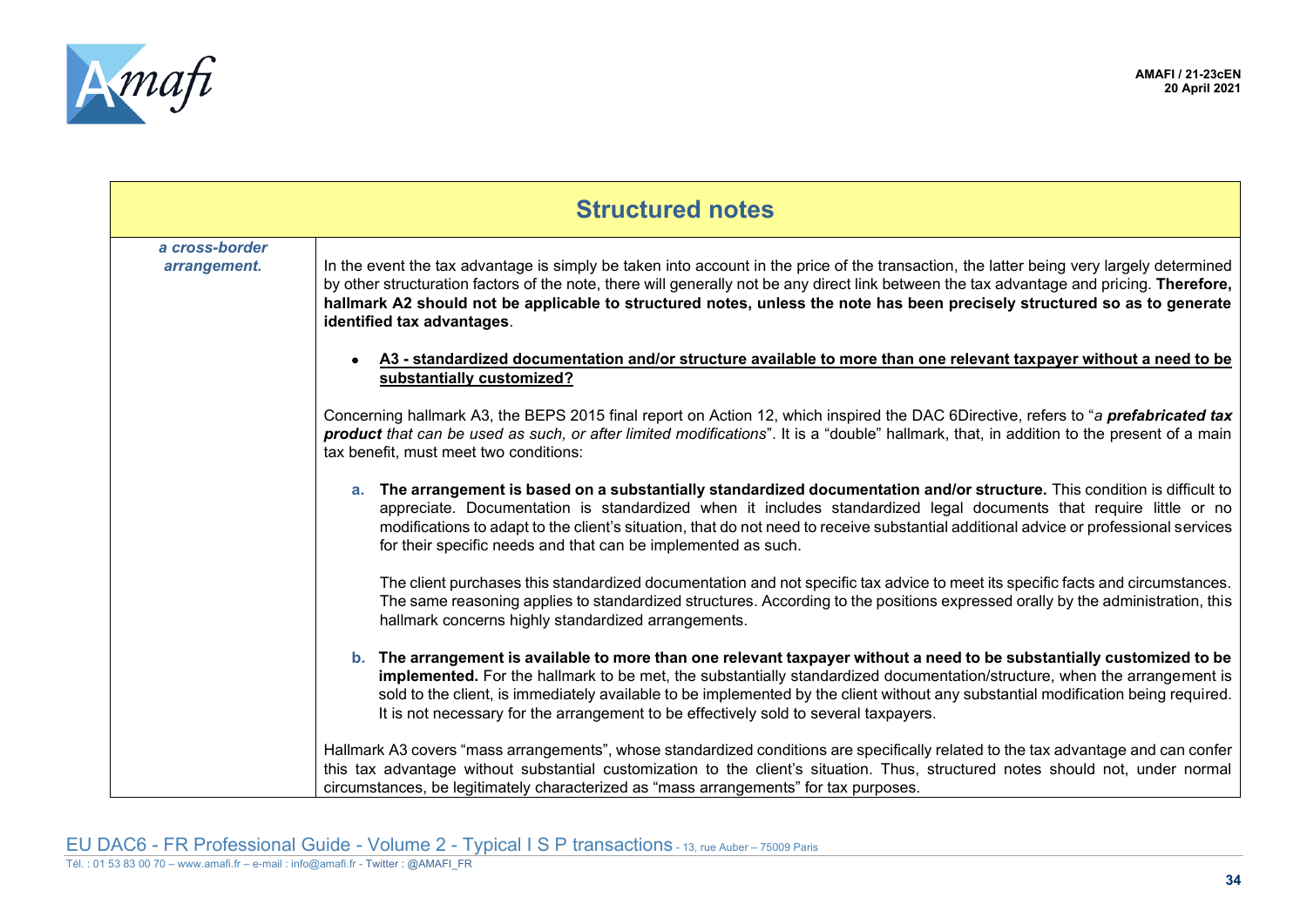

| <b>Structured notes</b> |                                                                                                                                                                                                                                                                                                                                                                                                                                                                                                                                                                                                                                                                                                                                                                                                                                                                         |
|-------------------------|-------------------------------------------------------------------------------------------------------------------------------------------------------------------------------------------------------------------------------------------------------------------------------------------------------------------------------------------------------------------------------------------------------------------------------------------------------------------------------------------------------------------------------------------------------------------------------------------------------------------------------------------------------------------------------------------------------------------------------------------------------------------------------------------------------------------------------------------------------------------------|
|                         | However, although most issuers document their structured notes via issuance programs whose terms and conditions meet the<br>requirements of the Prospectus Directive (and coming Prospectus Regulation), this standardized documentation is first and foremost<br>intended to provide maximum transparency and includes generic standard provisions that will be completed and adapted (strain of)<br>transaction by (strain of) transaction (ex: pay-off, underlying, etc.). However, in general, each issuance is the subject of a specific<br>detailed term-sheet.                                                                                                                                                                                                                                                                                                   |
|                         | "Many banking and financial products, instruments and transactions are offered to a broad public based on standardized<br>documentation. They can meet the characteristics set out in hallmark A.3. However, in the absence of other hallmarks set out<br>in Article 1649 AH of the French Tax Code, and provided the tax advantage derived is provided for by French law and use of these<br>products complies with the legislator's intention, the arrangements that include such banking and financial products, instruments<br>and transactions do not need to be reported. This is the case notably of standardized procedures that use standardized<br>documentation or model master agreements, such as certain routine market transactions. Example: Acquisition of financial<br>instruments traded on a stock market" (BOI-CF-CPF-30-40-30-10-20201125, §110). |
|                         | In principle, structured notes were not developed as tax products and the tax clauses that the issuance programs may contain are<br>only intended to specify the tax regime applicable to the products.                                                                                                                                                                                                                                                                                                                                                                                                                                                                                                                                                                                                                                                                 |
|                         | For the aforementioned reasons, hallmark A3 should not be considered as being fulfilled simply as a result of the use of the<br>model standard final conditions. These agreements are not, by nature, tax schemes and are also not the subject of minimum<br>customization when they are used for specific transactions with specific clients.                                                                                                                                                                                                                                                                                                                                                                                                                                                                                                                          |
|                         | The term "standardized documentation and/or structure" should be interpreted in this perspective, as this has been developed with<br>respect to the ISDA documentations, rather than being considered as applying to commercially standardized master documentation<br>such as described above.                                                                                                                                                                                                                                                                                                                                                                                                                                                                                                                                                                         |
|                         | This being said, if the structure of the transaction was specifically documented and structured to entitle to a specific tax advantage<br>and this advantage is the main benefit, the structured note could fall under this hallmark.                                                                                                                                                                                                                                                                                                                                                                                                                                                                                                                                                                                                                                   |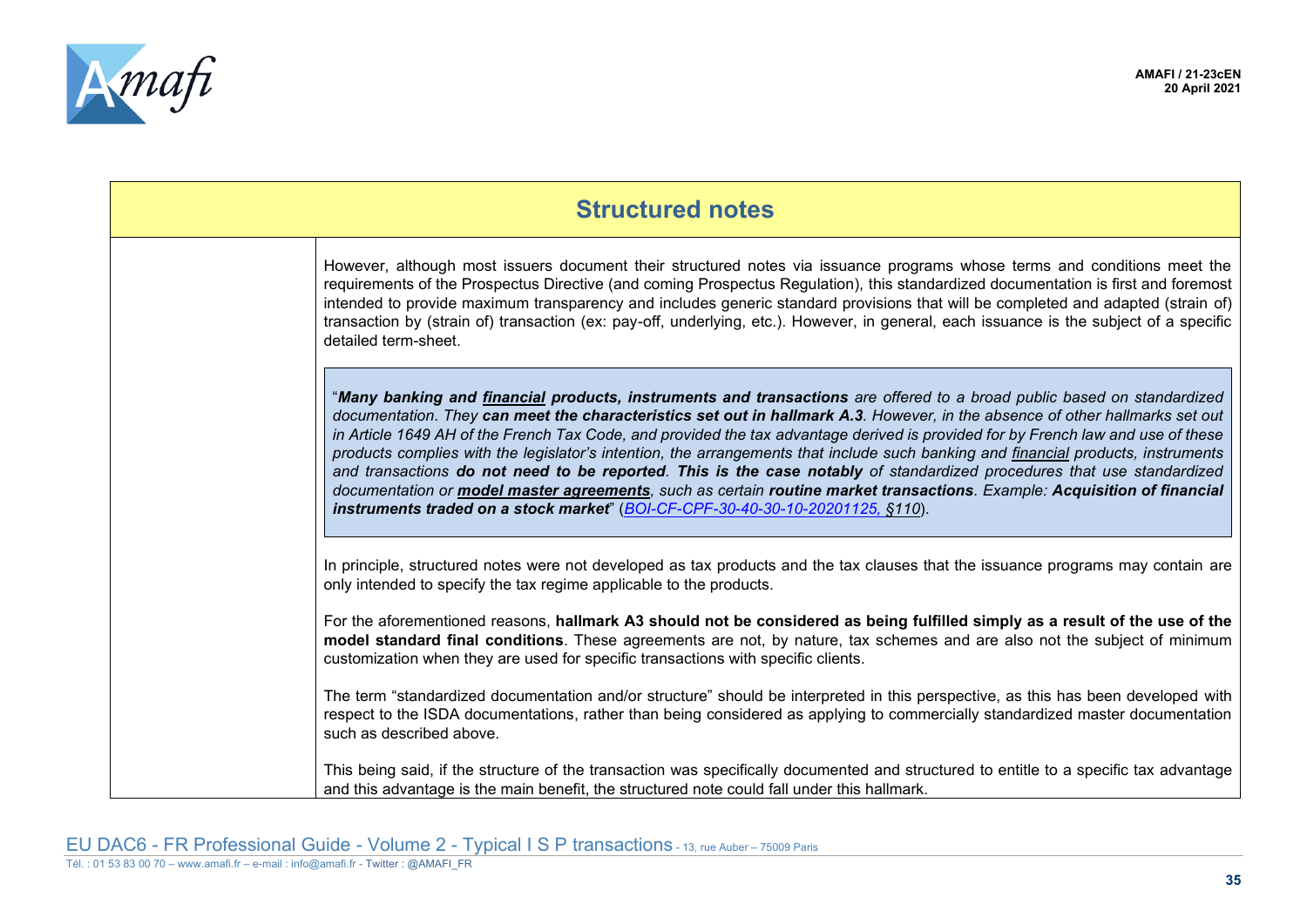

<span id="page-35-0"></span>

| <b>Structured notes</b>                             |                                                                                                                                                                                                                                                                                                                                                                                                                                                                                                                                                                                                                                                                                                                         |  |
|-----------------------------------------------------|-------------------------------------------------------------------------------------------------------------------------------------------------------------------------------------------------------------------------------------------------------------------------------------------------------------------------------------------------------------------------------------------------------------------------------------------------------------------------------------------------------------------------------------------------------------------------------------------------------------------------------------------------------------------------------------------------------------------------|--|
|                                                     | B2 - conversion of income into another category of revenue taxed at a lower level?                                                                                                                                                                                                                                                                                                                                                                                                                                                                                                                                                                                                                                      |  |
|                                                     | For the analysis of this hallmark, the Association considers that it must be held that the conversion is by nature a change of state<br>compared to an initial starting situation that is to be compared with a later situation and not with a hypothetical situation. Thus, hallmark<br>B2 is not intended to compare for example an investment in a financial product subject to a specific tax regime (arrangement A) with<br>a theoretical investment in another financial product subject to a different tax regime (arrangement B) when these two arrangements<br>have different legal effects or economic benefits and arrangement A, considered as a whole, does not fulfill the main tax benefit<br>criterion. |  |
|                                                     | The simple choice of a synthetic holding rather than a physical holding of an underlying asset is not generally an<br>arrangement that involves a conversion of income. When the decision is made to invest in a structured note at a moment T 0 with<br>potentially type X income, the income to which the taxpayer will be entitled in time will not be converted. In a moment T 1, the income<br>to which the taxpayer will be entitled will still be type X income.                                                                                                                                                                                                                                                 |  |
|                                                     | More generally, in the context of structured notes, there is no conversion of income compared to the initial starting situation. Conversion<br>is by nature a change of state compared to an initial starting situation that is to be compared with a later situation and not with another<br>hypothetical situation. Therefore, hallmark B2 should not be applicable to structured notes.                                                                                                                                                                                                                                                                                                                              |  |
|                                                     | However, in accordance with the purpose of the DAC 6 scheme, the situations deemed atypical either due to the financial conditions<br>compared to market conditions, or due to their simultaneous combination with other arrangements should be analyzed on a case by<br>case basis.                                                                                                                                                                                                                                                                                                                                                                                                                                    |  |
|                                                     | In any event, the characterization of hallmark B2 depends on facts and circumstances specific to each arrangement.                                                                                                                                                                                                                                                                                                                                                                                                                                                                                                                                                                                                      |  |
| <b>Regulatory</b><br>documentation and<br>framework | ESMA Opinion on Structured Retail Products - Good practices for product governance arrangements, March 2014<br>٠<br>IOSCO, regulation of retail structured products, December 2013<br>"Structured Retail Products - the EU market", ESMA Report on Trends, Risks and Vulnerabilities, pp. 52-65, September 2018<br><b>Prospectus Regulation</b><br>PRIIPS Regulation (notice of information – quid intended for retail clients)<br><b>MIFID</b>                                                                                                                                                                                                                                                                         |  |